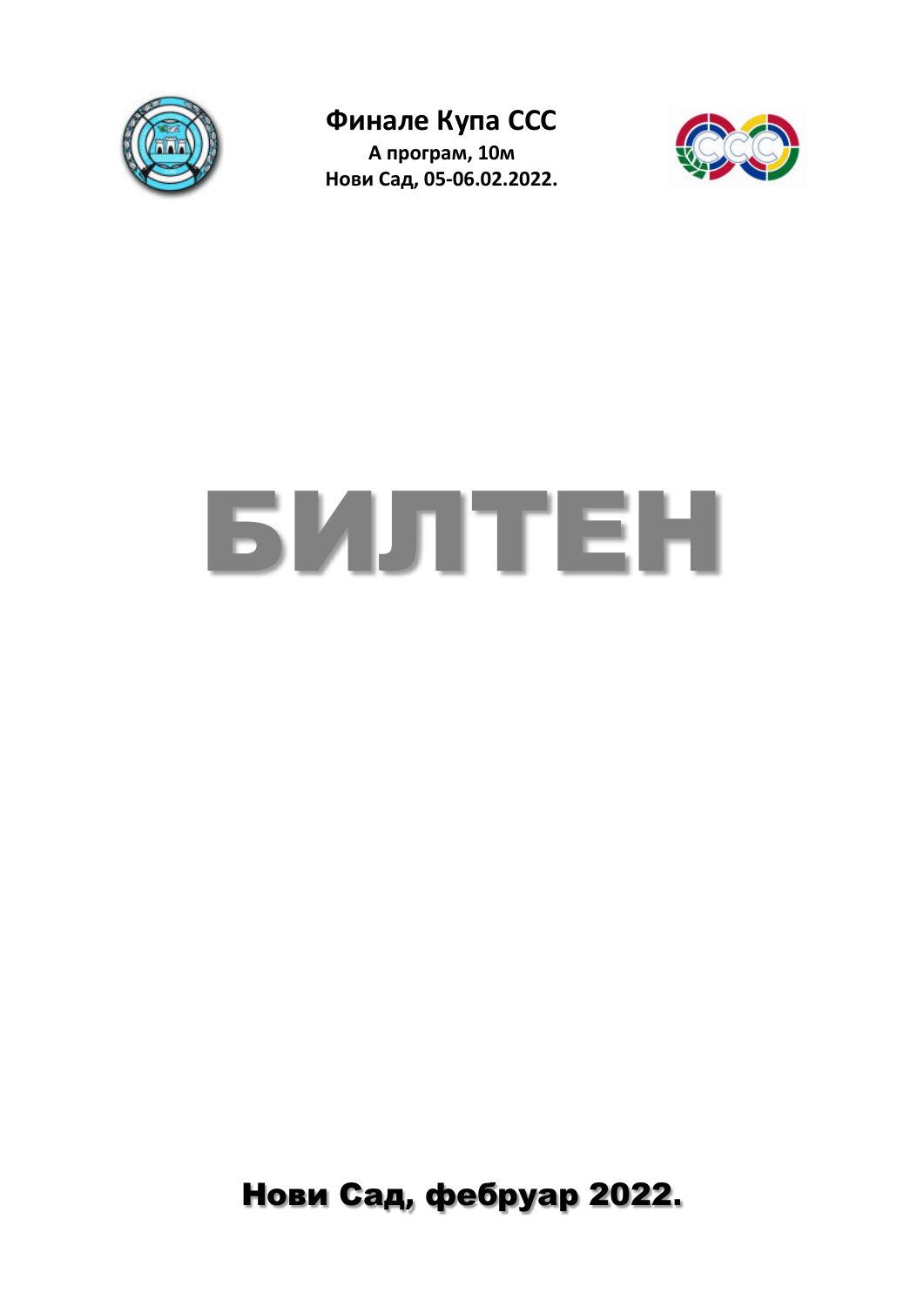

# **Финале Купа ССС**

**A програм, 10м Нови Сад, 05-06.02.2022.**



# **СЛУЖБЕ ТАКМИЧЕЊА**

#### **ТЕХНИЧКИ ДЕЛЕГАТ ССС:**

Миодраг Фрич (А5302)

## **РУКОВОДИЛАЦ ТАКМИЧЕЊА:**

Мирослав Шегрт (Ц787)

#### **Жири такмичења:**

Миодраг Фрич (А5302), *председник* Иван Девић (А6700), *члан* Петар Подрашчић (А5305)*, члан*

#### **Комисија за класификацију:**

Петар Подрашчић (А5305)

#### **Судије на линији гађања:**

Иван Девић (А6700)*, главни судија* Ида Кабок (Б4986), *линијски судија* Габор Мацанко (Ц491), *линијски судија*

#### **Домаћин стрелишта**

Ива Силић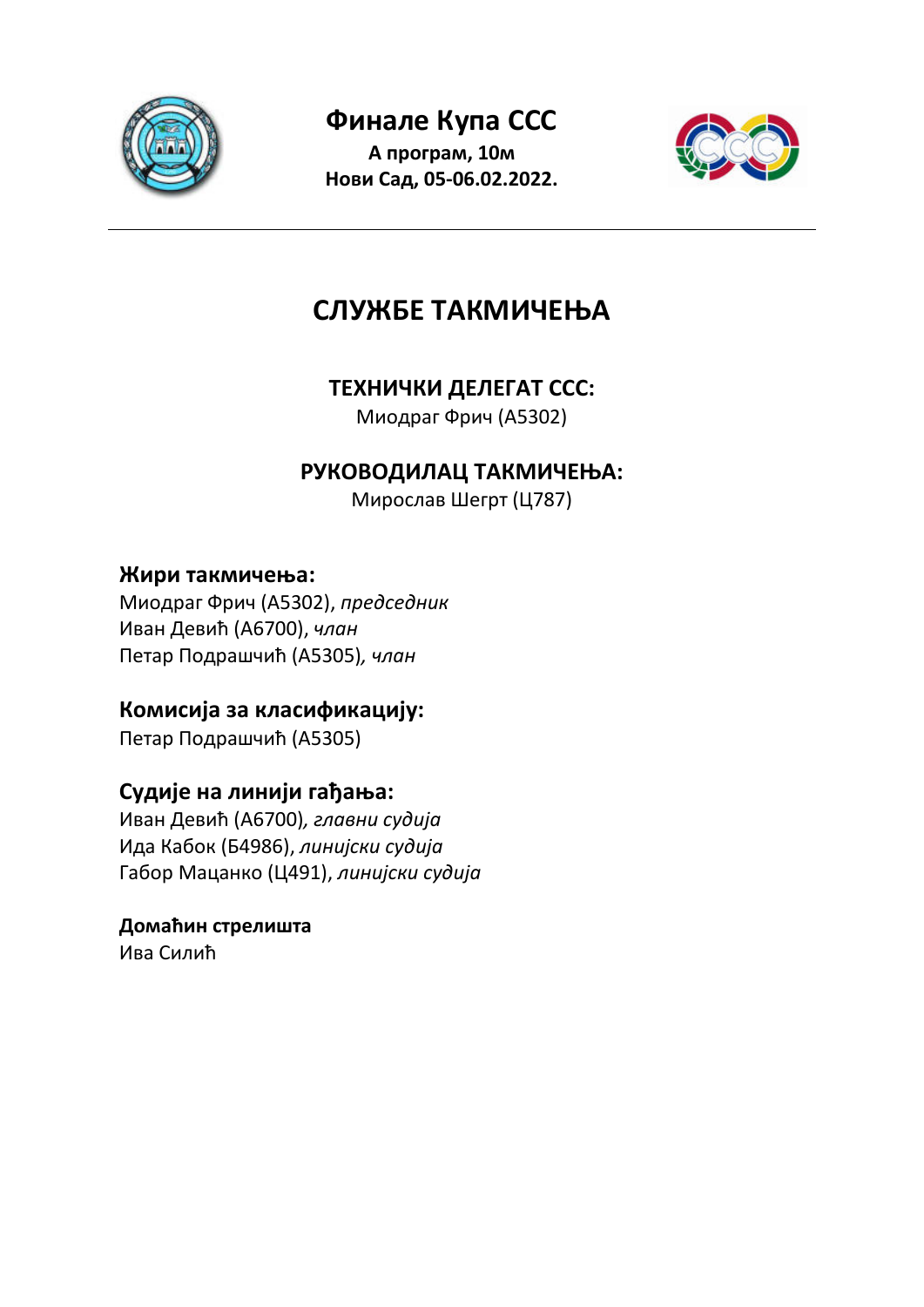

# **Финале Купа ССС**

**A програм, 10м Нови Сад, 05-06.02.2022.**



## **ПРОТОКОЛ ТАКМИЧЕЊА**

Финале Купа ССС А програма у дисциплинама на 10м (30 електронских мета), одржано је 05-06.02.2022. године у Новом Саду у организацији СД "Нови Сад 1790".

Класификација и бодовање резултата су урађени у складу са ИССФ правилима и са Правилником за организовање Куп такмичења ССС.

Резултати и пласмани у овом билтену су тачни и коначни.

У Новом Саду, 06.02.2022. године.

Технички делегат ССС

Руководилац такмичења

Миодраг Фрич

Мирослав Шегрт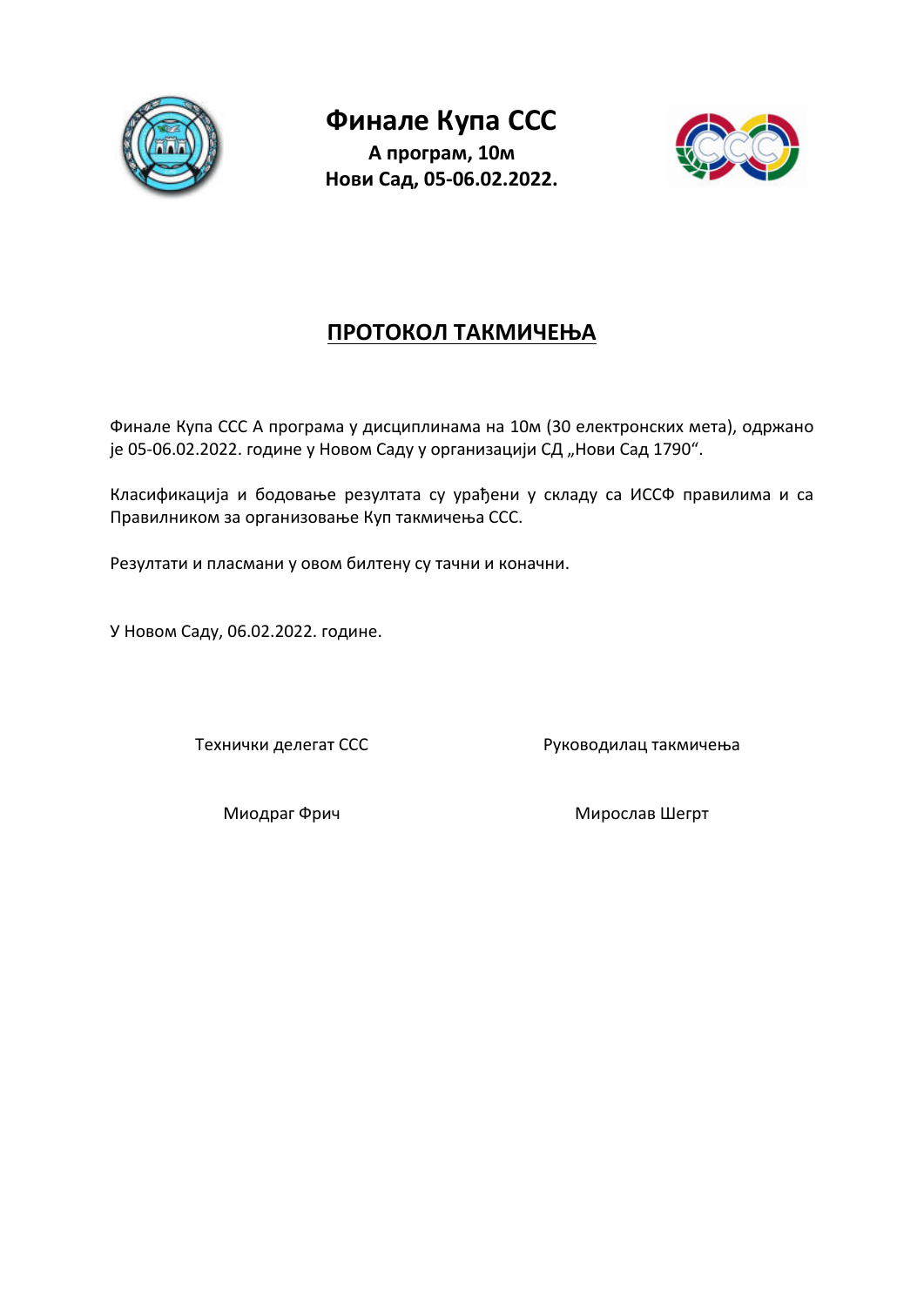

#### **Finale Kupa SSS A program 10m Novi Sad 202 FINAL RESULTS 10m AIR PISTOL JUNIOR MEN**



**OFFICIAL ISSF RESULTS PROVIDER**

SAT 5 FEB 2022, START TIME 16:00

| <b>Rk</b>      | <b>Bib</b><br>No | <b>Name</b>               | <b>Nat</b>                               | 1st Comp.<br><b>Stage</b>                  |                                            |                      |                       |                           |                                                    |                      | 2nd Competition Stage - Elimination |             | <b>Total</b> | <b>Remarks</b> |
|----------------|------------------|---------------------------|------------------------------------------|--------------------------------------------|--------------------------------------------|----------------------|-----------------------|---------------------------|----------------------------------------------------|----------------------|-------------------------------------|-------------|--------------|----------------|
| 1              | 1074             | <b>NINKOVIC</b><br>Marko  | <b>PANCE</b><br>VO<br>1813               | 46.6<br>10.1<br>8.3<br>8.8<br>10.5<br>8.9  | 95.8<br>10.2<br>7.8<br>9.8<br>10.7<br>10.7 | 9.4<br>7.8           | 8.8<br>9.2            | 10.4<br>9.9               | 113.0 131.0 151.3 172.0 190.8 211.0<br>10.8<br>9.9 | 9.5<br>9.3           | 9.8<br>10.4                         | 10.6<br>9.3 | 230.9        |                |
| 2              |                  | 1095 MARKOVIC<br>Zlatomir | <b>SAVA</b><br><b>MESA</b><br><b>RCI</b> | 49.2<br>10.2<br>9.0<br>10.6<br>8.8<br>10.6 | 95.5<br>9.1<br>9.0<br>9.6<br>8.4<br>10.2   | 114.8<br>9.5<br>9.8  | 133.2<br>8.9<br>9.5   | 151.4<br>9.1<br>9.1       | 170.5<br>10.6<br>8.5                               | 190.2<br>10.0<br>9.7 | 209.2<br>8.7<br>10.3                | 9.4<br>10.3 | 228.9        |                |
| 3              |                  | 1001 CURCIN<br>Vladimir   | <b>AKADE</b><br><b>MAC</b>               | 48.8<br>9.7<br>9.3<br>9.8<br>9.7<br>10.3   | 93.3<br>9.1<br>9.8<br>8.6<br>7.7<br>9.3    | 112.6<br>10.1<br>9.2 | 8.6<br>10.3           | 131.5 151.1<br>9.7<br>9.9 | 167.7<br>9.3<br>7.3                                | 186.8<br>10.1<br>9.0 | 9.6<br>8.7                          |             | 205.1        |                |
| 4              |                  | 1027 MAKSIMOVIC<br>Jovan  | D.J.<br><b>SKEPO</b>                     | 43.8<br>8.2<br>8.6<br>9.9<br>8.4<br>8.7    | 92.8<br>9.7<br>9.1<br>9.5<br>10.9<br>9.8   | 111.1<br>10.1<br>8.2 | 132.0<br>10.3<br>10.6 | 150.0<br>8.6<br>9.4       | 168.3<br>10.1<br>8.2                               | 7.7<br>9.5           |                                     |             | 185.5        |                |
| 5              |                  | 1003 MILOSEVIC<br>Luka    | <b>AKADE</b><br><b>MAC</b>               | 49.2<br>10.6<br>10.6<br>8.4<br>9.1<br>10.5 | 94.7<br>9.6<br>10.1<br>7.5<br>9.9<br>8.4   | 114.7<br>9.8<br>10.2 | 132.0<br>8.1<br>9.2   | 148.1<br>7.8<br>8.3       | 8.4<br>8.7                                         |                      |                                     |             | 165.2        |                |
| 6              |                  | 1088 NIKOLIC<br>Vuk       | <b>POLIC</b><br><b>AJAC</b>              | 44.5<br>10.2<br>7.0<br>9.2<br>9.5<br>8.6   | 91.1<br>10.2<br>7.8<br>8.1<br>9.8<br>10.7  | 107.6<br>8.6<br>7.9  | 127.1<br>9.3<br>10.2  | 8.5<br>8.4                |                                                    |                      |                                     |             | 144.0        |                |
| $\overline{7}$ |                  | 1012 TRIPKOVIC<br>Mateja  | <b>ALEKS</b><br>A<br><b>DEJOV</b><br>IC  | 46.2<br>7.8<br>10.0<br>7.6<br>10.3<br>10.5 | 89.4<br>7.8<br>8.8<br>8.1<br>8.4<br>10.1   | 106.3<br>8.3<br>8.6  | 10.1<br>10.3          |                           |                                                    |                      |                                     |             | 126.7        |                |
| 8              |                  | 1075 NINKOVIC<br>Velimir  | <b>PANCE</b><br>VO<br>1813               | 40.2<br>10.4<br>9.2<br>7.5<br>6.5<br>6.6   | 86.7<br>8.0<br>9.7<br>9.8<br>9.1<br>9.9    | 10.2<br>7.5          |                       |                           |                                                    |                      |                                     |             | 104.4        |                |

| Note                    | Please note that there are records equally achieved by several athletes and only the first to set the record is shown.<br>Refer to the Records list on ISSF website: www.issf-sports.org |            |                                      |    |      |   |             |
|-------------------------|------------------------------------------------------------------------------------------------------------------------------------------------------------------------------------------|------------|--------------------------------------|----|------|---|-------------|
| Legend<br><b>Bib No</b> | <b>Bib Number</b>                                                                                                                                                                        | <b>Nat</b> | Nation                               | Rk | Rank |   | 8736FFCA    |
|                         | Version of 5 FEB 2022, 16:18                                                                                                                                                             |            | F100000IA0502221600.1.AP60.0.001.pdf |    | 6210 | 3 | Page 1 of 1 |
|                         |                                                                                                                                                                                          |            |                                      |    |      |   |             |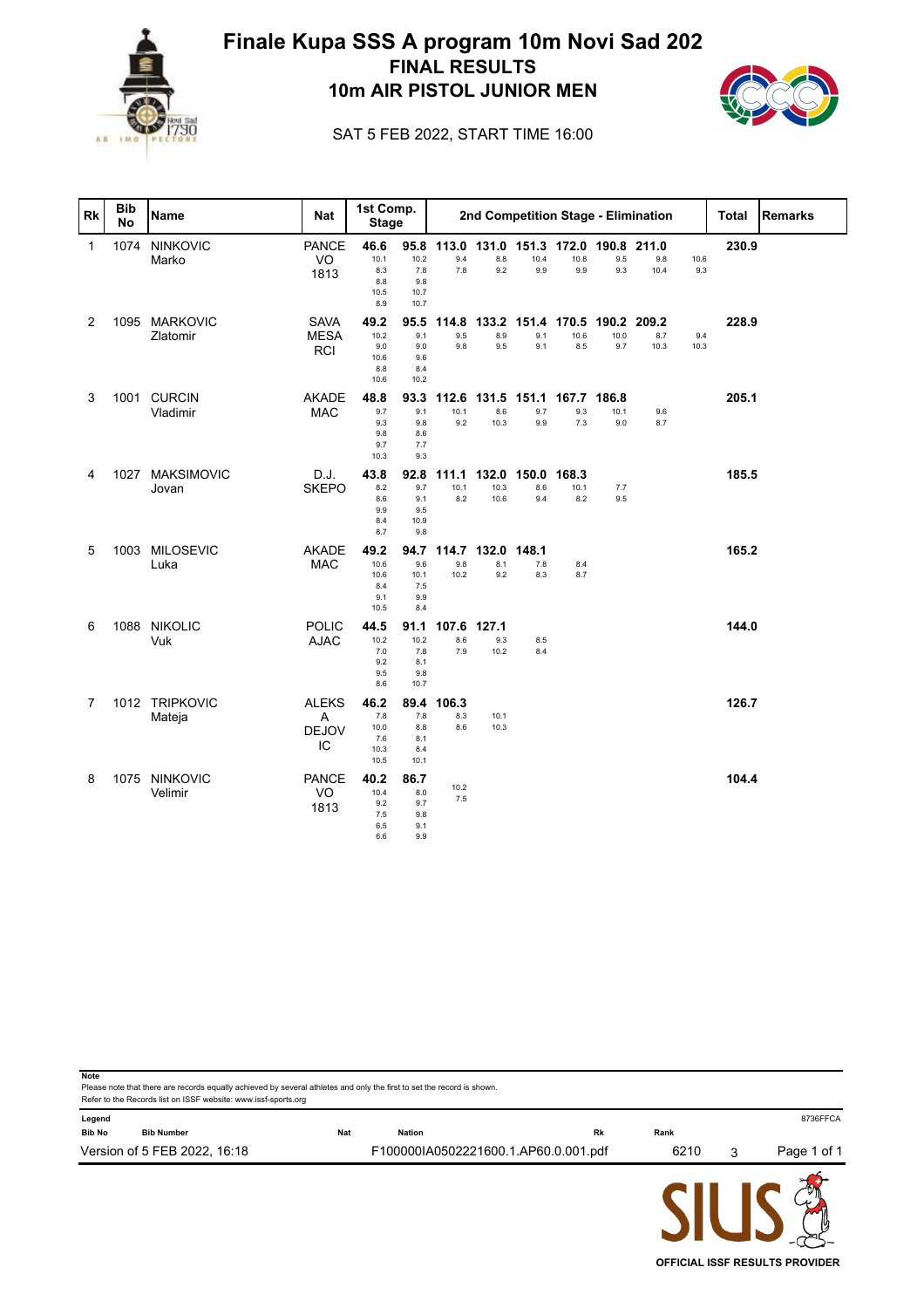

## **Finale Kupa SSS A program 10m Novi Sad 202 RESULTS 10m AIR PISTOL JUNIOR MEN Qualification**



SAT 5 FEB 2022, START TIME 12:05

|    | <b>Rankl Bib No IName</b> |                          | <b>Nation</b>                                       | <b>Team</b>          |    |    | <b>Series</b> |    |    |    | <b>Total</b> | Re |
|----|---------------------------|--------------------------|-----------------------------------------------------|----------------------|----|----|---------------|----|----|----|--------------|----|
|    |                           |                          |                                                     |                      |    | 2  | 3             | 4  | 5  | 6  |              | m  |
| 1  | 1074                      | <b>NINKOVIC Marko</b>    | 1813                                                | PANCEVO Pancevo 1813 | 91 | 96 | 93            | 92 | 92 | 91 | 555-10x QF   |    |
| 2  | 1003                      | <b>MILOSEVIC Luka</b>    | <b>AKADEMA Akademac</b><br>$\underline{\mathbb{C}}$ |                      | 94 | 91 | 93            | 94 | 94 | 86 | 552-10x QF   |    |
| 3  | 1095                      | <b>MARKOVIC Zlatomir</b> | <b>SAVA</b><br><b>MESARCI</b>                       | Sava Mesarci         | 93 | 89 | 91            | 94 | 93 | 92 | 552- 9x QF   |    |
| 4  | 1001                      | <b>CURCIN Vladimir</b>   | AKADEMA Akademac<br>$\underline{\mathbb{C}}$        |                      | 87 | 94 | 92            | 92 | 92 | 94 | 551- 9x QF   |    |
| 5  | 1027                      | MAKSIMOVIC Jovan         | D.J.<br><b>SKEPO</b>                                | D.J. Skepo           | 89 | 93 | 92            | 93 | 92 | 89 | 548-11x QF   |    |
| 6  | 1075                      | <b>NINKOVIC Velimir</b>  | <b>PANCEVO</b><br>1813                              | Pancevo 1813         | 91 | 94 | 93            | 90 | 91 | 89 | 548-11x QF   |    |
| 7  | 1012                      | <b>TRIPKOVIC Mateja</b>  | <b>ALEKSA</b><br><b>DEJOVIC</b>                     | Aleksa Dejovic       | 93 | 89 | 90            | 91 | 89 | 90 | 542- 7x QF   |    |
| 8  | 1088                      | <b>NIKOLIC Vuk</b>       | POLICAJA Policajac<br>С                             |                      | 88 | 87 | 92            | 91 | 86 | 92 | 536- 9x QF   |    |
| 9  | 1006                      | <b>VUKOJEVIC Uros</b>    | <b>AKADEMA</b> Akademac<br>$\underline{\mathbb{C}}$ |                      | 91 | 86 | 87            | 91 | 88 | 87 | 530-4x       |    |
| 10 | 1094                      | <b>KOSTIC Filip</b>      | <b>SAVA</b><br><b>MESARCI</b>                       |                      | 85 | 95 | 86            | 87 | 78 | 84 | $515 - 4x$   |    |

Summary

Number of athletes on this list: 10; Total number of athletes: 10; Total number of teams: 1

| Legend |                               |               |                                      |    |                            |   | 3061A339    |
|--------|-------------------------------|---------------|--------------------------------------|----|----------------------------|---|-------------|
| Rem    | <b>Team Member</b><br>Remarks | <b>Bib No</b> | <b>Bib Number</b>                    | QF | <b>Qualified for Final</b> |   |             |
|        | Version of 5 FEB 2022, 13:18  |               | Q100000IA0502221205.1.AP60.0.001.pdf |    | 6210                       | 3 | Page 1 of 1 |
|        |                               |               |                                      |    | AII IA                     |   |             |

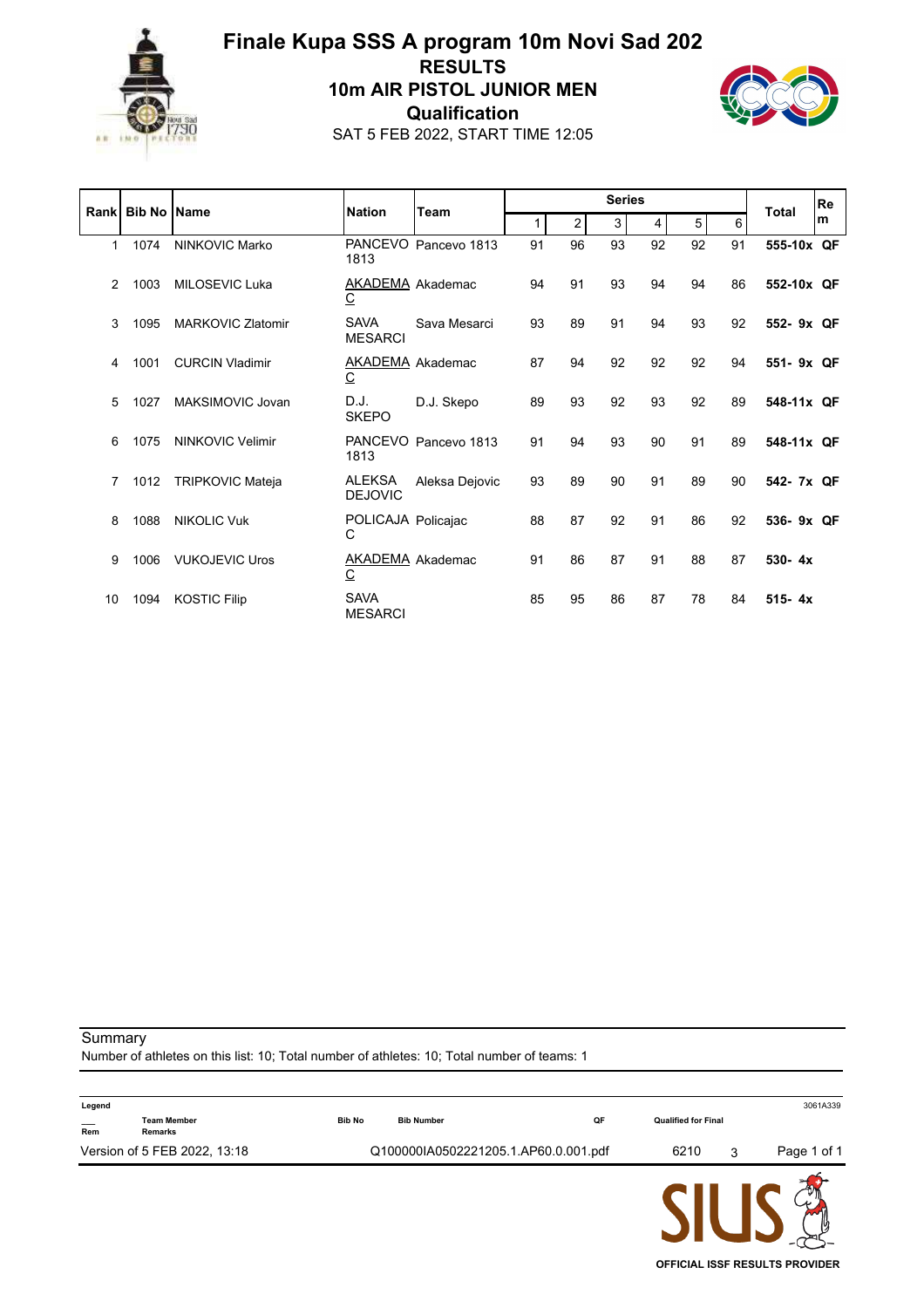

#### **Finale Kupa SSS A program 10m Novi Sad 202 FINAL RESULTS 10m AIR PISTOL JUNIOR WOMEN**



**OFFICIAL ISSF RESULTS PROVIDER**

SAT 5 FEB 2022, START TIME 17:00

| <b>Rk</b>      | <b>Bib</b><br>No | <b>Name</b>                | <b>Nat</b>                                           | 1st Comp.<br><b>Stage</b>                 |                                            |                      |                                 |                      |                                 |                                             | 2nd Competition Stage - Elimination |             | <b>Total</b> | <b>Remarks</b> |
|----------------|------------------|----------------------------|------------------------------------------------------|-------------------------------------------|--------------------------------------------|----------------------|---------------------------------|----------------------|---------------------------------|---------------------------------------------|-------------------------------------|-------------|--------------|----------------|
| 1              | 1051             | <b>TODOROVIC</b><br>Jovana | <b>NBGD</b><br><b>USCE</b>                           | 49.2<br>9.9<br>10.5<br>9.7<br>9.9<br>9.2  | 97.1<br>9.9<br>10.3<br>9.0<br>10.0<br>8.7  | 9.9<br>10.9          | 10.0<br>10.1                    | 9.5<br>10.3          | 9.2<br>9.5                      | 117.9 138.0 157.8 176.5 194.1<br>8.1<br>9.5 | 213.8<br>10.6<br>9.1                | 8.5<br>9.4  | 231.7        |                |
| 2              |                  | 1030 RADULOVIC<br>Eleonora | D.J.<br><b>SKEPO</b>                                 | 46.1<br>9.8<br>9.5<br>9.8<br>8.6<br>8.4   | 95.1<br>10.1<br>9.1<br>9.8<br>9.9<br>10.1  | 115.4<br>9.8<br>10.5 | 134.6<br>10.3<br>8.9            | 154.2<br>9.0<br>10.6 | 174.2<br>10.3<br>9.7            | 191.7 210.3<br>9.3<br>8.2                   | 9.3<br>9.3                          | 10.3<br>8.3 | 228.9        |                |
| 3              |                  | 1081 MARTINOVIC<br>Nadja   | <b>PARTI</b><br>ZAN                                  | 48.4<br>9.3<br>9.2<br>10.2<br>10.5<br>9.2 | 95.3<br>9.5<br>10.1<br>9.5<br>8.8<br>9.0   | 10.2<br>9.5          | 115.0 134.1<br>10.4<br>8.7      | 10.3<br>9.1          | 153.5 170.6 188.1<br>8.6<br>8.5 | 8.0<br>9.5                                  | $6.6\,$<br>9.2                      |             | 203.9        |                |
| 4              |                  | 1084 SAVATOVIC<br>Tamara   | <b>PARTI</b><br>ZAN                                  | 48.5<br>10.4<br>9.8<br>8.7<br>8.9<br>10.7 | 96.8<br>8.3<br>10.1<br>10.5<br>9.2<br>10.2 | 115.1<br>9.9<br>8.4  | 133.5<br>10.1<br>8.3            | 151.4<br>9.4<br>8.5  | 169.0<br>8.0<br>9.6             | 9.8<br>7.7                                  |                                     |             | 186.5        |                |
| 5              |                  | 1011 STOJANOVIC<br>Olga    | <b>ALEKS</b><br>$\overline{A}$<br><b>DEJOV</b><br>IC | 47.8<br>10.6<br>9.7<br>8.5<br>10.5<br>8.5 | 94.8<br>8.9<br>8.7<br>9.0<br>10.4<br>10.0  | 10.6<br>10.8         | 116.2 133.5 150.0<br>9.7<br>7.6 | $6.8\,$<br>9.7       | 9.4<br>8.7                      |                                             |                                     |             | 168.1        |                |
| 6              |                  | 1102 VUJICIC<br>Tamara     | <b>ULJMA</b>                                         | 47.1<br>9.4<br>9.9<br>8.4<br>10.3<br>9.1  | 96.2<br>9.9<br>10.7<br>8.9<br>10.6<br>9.0  | 113.1<br>10.8<br>6.1 | 130.3<br>8.2<br>9.0             | 10.4<br>8.1          |                                 |                                             |                                     |             | 148.8        |                |
| $\overline{7}$ |                  | 1028 NOVOVIC<br>Marta      | D.J.<br><b>SKEPO</b>                                 | 45.2<br>8.7<br>9.3<br>9.0<br>8.0<br>10.2  | 91.2<br>10.6<br>10.7<br>8.3<br>7.3<br>9.1  | 110.8<br>10.0<br>9.6 | 8.9<br>9.2                      |                      |                                 |                                             |                                     |             | 128.9        |                |
| 8              |                  | 1043 SINDJELIC<br>Jana     | <b>KOLUB</b><br><b>ARA</b>                           | 42.9<br>8.0<br>7.4<br>9.9<br>8.1<br>9.5   | 87.0<br>8.1<br>9.2<br>9.5<br>8.5<br>8.8    | 9.3<br>9.6           |                                 |                      |                                 |                                             |                                     |             | 105.9        |                |

| Legend        | Refer to the Records list on ISSF website: www.issf-sports.org |            |                                       |    |      |   | 1D41DF12    |
|---------------|----------------------------------------------------------------|------------|---------------------------------------|----|------|---|-------------|
| <b>Bib No</b> | <b>Bib Number</b>                                              | <b>Nat</b> | <b>Nation</b>                         | Rk | Rank |   |             |
|               | Version of 5 FEB 2022, 17:16                                   |            | F000000IA0502221700.1.AP60W.0.001.pdf |    | 6210 | 4 | Page 1 of 1 |
|               |                                                                |            |                                       |    |      |   |             |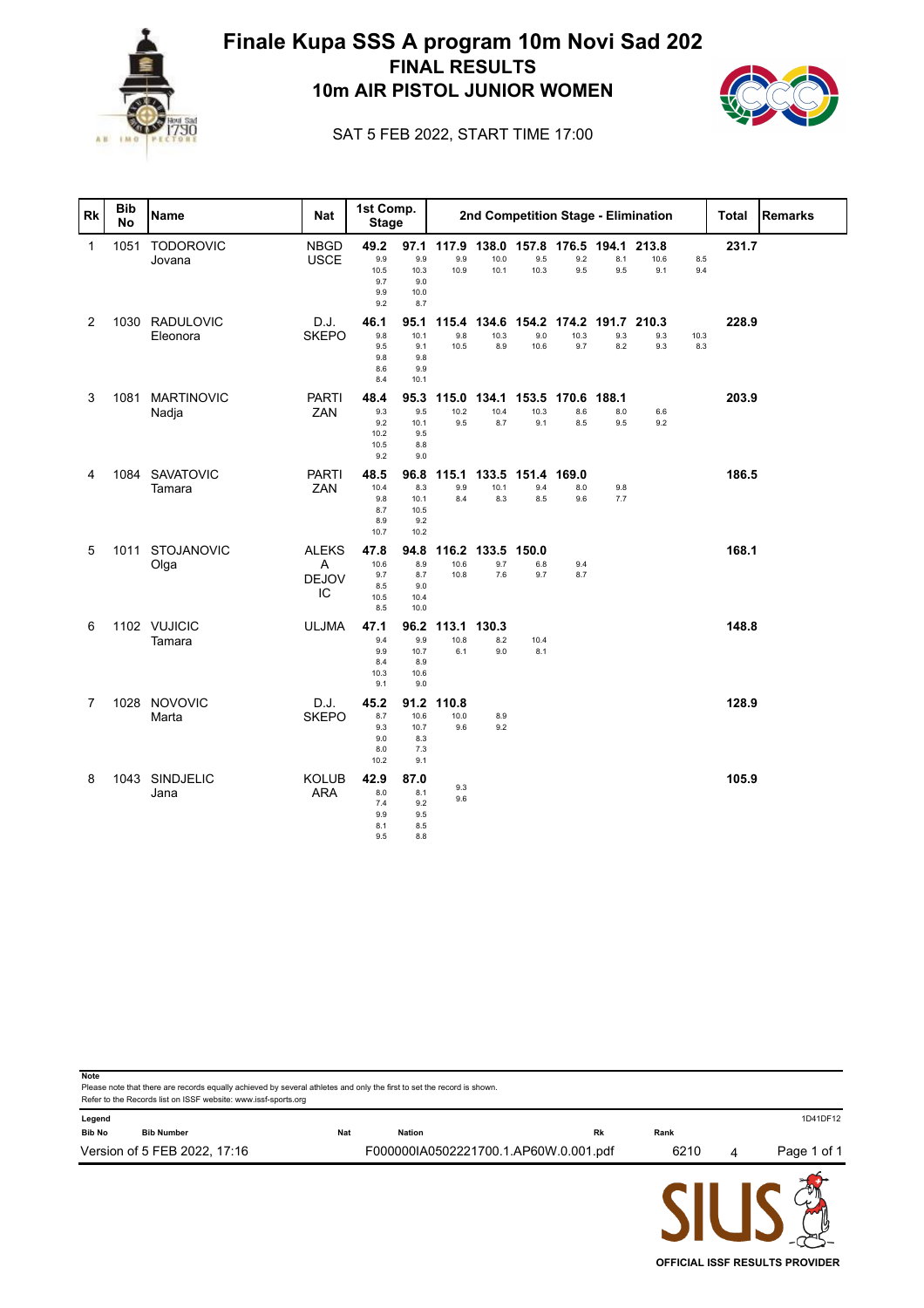

#### **Finale Kupa SSS A program 10m Novi Sad 202 RESULTS 10m AIR PISTOL JUNIOR WOMEN Qualification**



SAT 5 FEB 2022, START TIME 12:05

|   | Rank Bib No Name |                         | <b>Nation</b>                   | Team                 |    |                | <b>Series</b> |    |                |    | <b>Total</b> | Re |
|---|------------------|-------------------------|---------------------------------|----------------------|----|----------------|---------------|----|----------------|----|--------------|----|
|   |                  |                         |                                 |                      |    | $\overline{2}$ | 3             | 4  | 5 <sup>1</sup> | 6  |              | m  |
| 1 | 1051             | <b>TODOROVIC Jovana</b> | <b>NBGD</b><br><b>USCE</b>      | <b>NBGD Usce</b>     | 88 | 96             | 92            | 91 | 97             | 93 | 557-11x QF   |    |
| 2 | 1081             | MARTINOVIC Nadja        | PARTIZAN Partizan               |                      | 87 | 95             | 90            | 94 | 93             | 93 | 552-13x QF   |    |
| 3 | 1084             | <b>SAVATOVIC Tamara</b> | PARTIZAN Partizan               |                      | 93 | 92             | 91            | 90 | 95             | 90 | 551- 9x QF   |    |
| 4 | 1011             | STOJANOVIC Olga         | <b>ALEKSA</b><br><b>DEJOVIC</b> | Aleksa Dejovic       | 93 | 90             | 90            | 95 | 94             | 89 | 551-7x QF    |    |
| 5 | 1030             | RADULOVIC Eleonora      | D.J.<br><b>SKEPO</b>            | D.J. Skepo           | 88 | 93             | 94            | 89 | 93             | 90 | 547-8x QF    |    |
| 6 | 1028             | NOVOVIC Marta           | D.J.<br><b>SKEPO</b>            | D.J. Skepo           | 86 | 90             | 92            | 90 | 93             | 90 | 541- 7x QF   |    |
| 7 | 1043             | SINDJELIC Jana          | KOLUBAR Kolubara<br>A           |                      | 85 | 88             | 84            | 93 | 89             | 90 | 529- 6x QF   |    |
| 8 | 1102             | <b>VUJICIC Tamara</b>   | <b>ULJMA</b>                    | Uljma                | 88 | 87             | 88            | 86 | 84             | 92 | 525-8x QF    |    |
| 9 | 1073             | <b>MIJATOVIC Marina</b> | 1813                            | PANCEVO Pancevo 1813 | 84 | 87             | 78            | 86 | 84             | 75 | $494 - 3x$   |    |
|   | 1092             | POPOV Stanislava        | <b>RESNIK</b>                   | Resnik               |    |                |               |    |                |    |              |    |

#### Summary

Number of athletes on this list: 10; Total number of athletes: 10; Total number of teams: 0

| <b>Bib No</b><br>Rem | <b>Bib Number</b><br>Remarks<br>Version of 5 FEB 2022, 13:17 | <b>DNS</b> | <b>Did Not Start</b><br>Q000000IA0502221205.1.AP60W.0.001.pdf | QF | <b>Qualified for Final</b><br>6210 | 4 | Page 1 of 2 |
|----------------------|--------------------------------------------------------------|------------|---------------------------------------------------------------|----|------------------------------------|---|-------------|
|----------------------|--------------------------------------------------------------|------------|---------------------------------------------------------------|----|------------------------------------|---|-------------|

**SIC OFFICIAL ISSF RESULTS PROVIDER**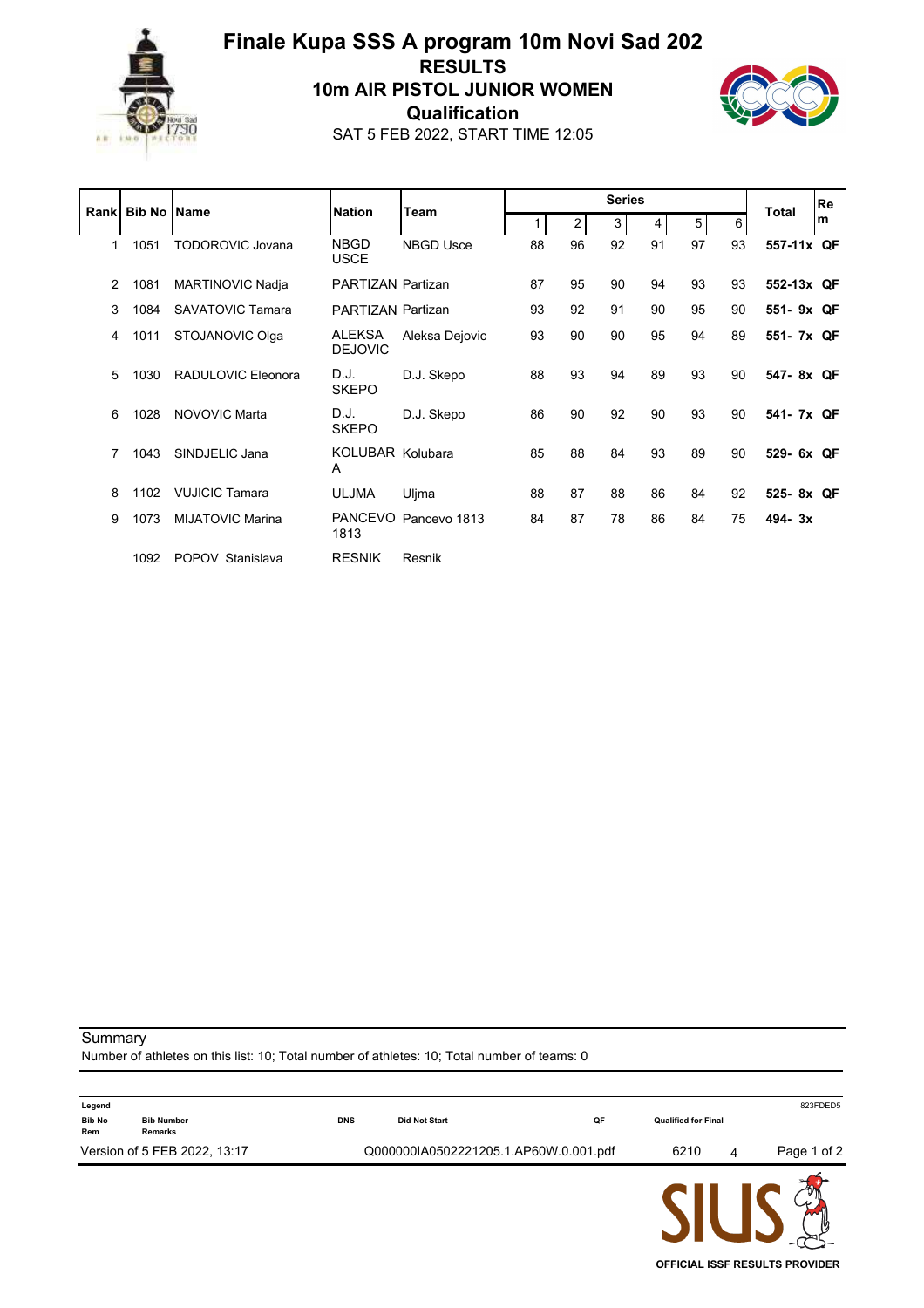

Version of 5 FEB 2022, 13:17 Q000000IA0502221205.1.AP60W.0.001.pdf 6210 4 Page 2 of 2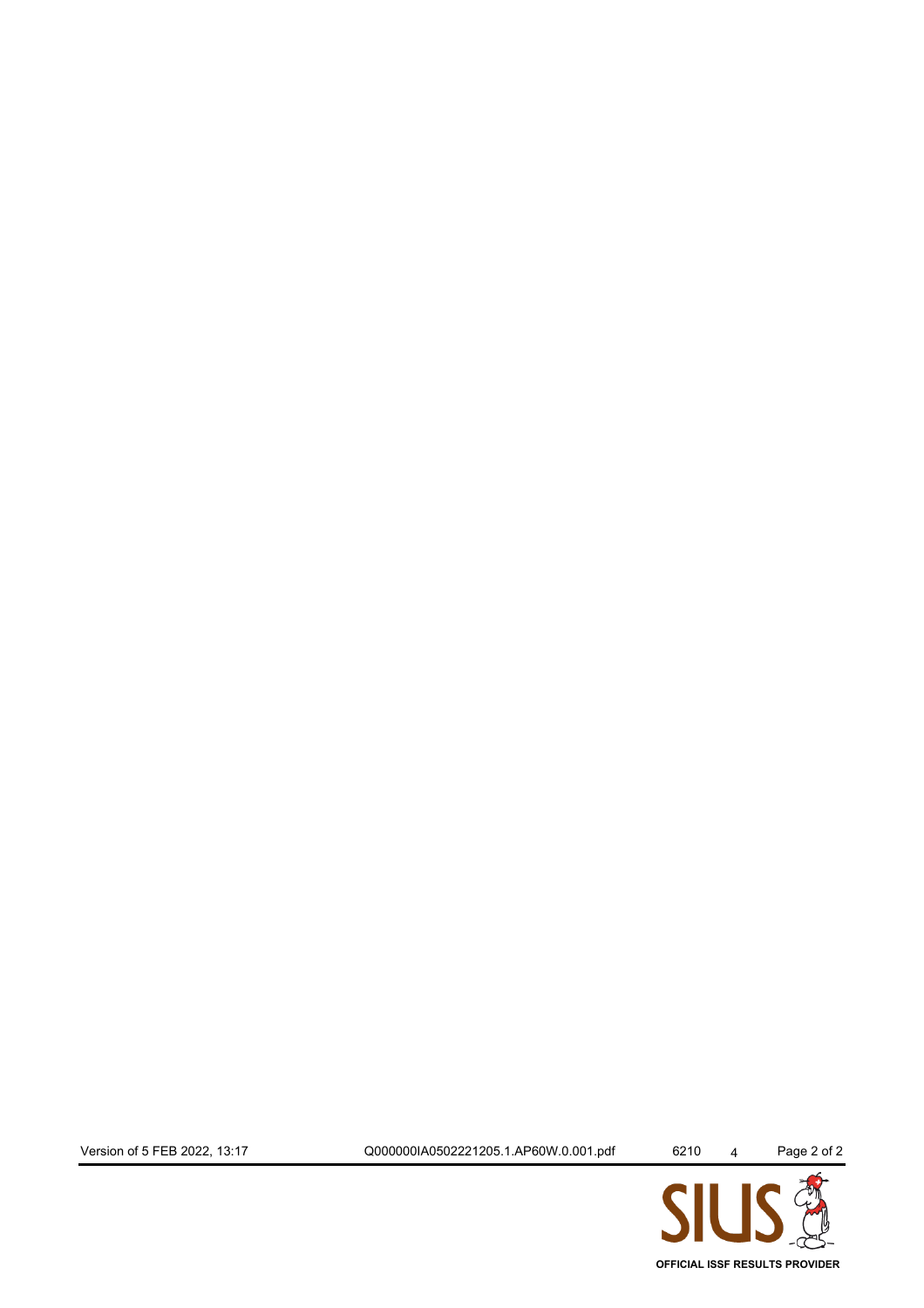

#### **Finale Kupa SSS A program 10m Novi Sad 202 FINAL RESULTS 10m AIR RIFLE JUNIOR MEN**



**OFFICIAL ISSF RESULTS PROVIDER**

SAT 5 FEB 2022, START TIME 14:00

| <b>Rk</b>      | <b>Bib</b><br><b>No</b> | Name                       | <b>Nat</b>                        | 1st Comp.<br><b>Stage</b>                   |                                                   |                       |                       |                             |                                  |                                  | 2nd Competition Stage - Elimination |             | <b>Total</b> | <b>Remarks</b> |
|----------------|-------------------------|----------------------------|-----------------------------------|---------------------------------------------|---------------------------------------------------|-----------------------|-----------------------|-----------------------------|----------------------------------|----------------------------------|-------------------------------------|-------------|--------------|----------------|
| $\mathbf{1}$   |                         | 1017 IVANOVIC<br>Marko     | <b>CIKA</b><br><b>MATA</b>        | 10.6<br>10.3<br>10.0<br>10.2<br>10.5        | 51.6 103.5<br>10.7<br>9.8<br>10.4<br>10.6<br>10.4 | 124.1<br>9.9<br>10.7  | 10.7<br>10.2          | 145.0 165.0<br>9.7<br>10.3  | 9.9<br>10.1                      | 185.0 204.9 225.6<br>10.2<br>9.7 | 10.2<br>10.5                        | 9.5<br>10.3 | 245.4        |                |
| $\overline{2}$ |                         | 1066 SAVIC<br>Djordje      | OKO<br><b>SOKOL</b><br><b>OVO</b> | 52.6<br>10.7<br>10.9<br>10.8<br>9.9<br>10.3 | 102.3<br>9.6<br>10.3<br>10.1<br>10.3<br>9.4       | 122.7<br>9.9<br>10.5  | 143.4<br>10.4<br>10.3 | 163.3<br>10.2<br>9.7        | 184.7<br>10.7<br>10.7            | 204.7<br>9.7<br>10.3             | 225.1<br>10.0<br>10.4               | 9.9<br>9.8  | 244.8        |                |
| 3              |                         | 1055 ERDEI<br>Petar        | <b>NOVI</b><br><b>SAD</b><br>1790 | 50.8<br>9.2<br>10.0<br>10.9<br>10.3<br>10.4 | 101.9<br>10.2<br>10.5<br>10.2<br>10.5<br>9.7      | 122.4<br>10.0<br>10.5 | 143.0<br>10.1<br>10.5 | 10.1<br>10.3                | 163.4 183.4 203.6<br>10.5<br>9.5 | 10.5<br>9.7                      | 10.6<br>10.2                        |             | 224.4        |                |
| 4              |                         | 1062 STOJADINOVIC<br>Dusan | <b>NOVI</b><br><b>SAD</b><br>1790 | 50.0<br>9.2<br>9.8<br>9.8<br>10.5<br>10.7   | 100.7<br>10.9<br>9.3<br>10.6<br>9.7<br>10.2       | 120.6<br>9.8<br>10.1  | 141.2<br>10.7<br>9.9  | 162.7 182.2<br>10.9<br>10.6 | 9.5<br>10.0                      | 9.6<br>9.5                       |                                     |             | 201.3        |                |
| 5              |                         | 1078 RAKONJAC<br>Aleksa    | <b>PANCE</b><br>VO<br>1813        | 49.7<br>10.2<br>10.2<br>10.2<br>9.9<br>9.2  | 100.1<br>10.0<br>10.1<br>10.5<br>9.2<br>10.6      | 120.7<br>10.0<br>10.6 | 141.6<br>10.2<br>10.7 | 162.5<br>10.4<br>10.5       | 10.5<br>9.0                      |                                  |                                     |             | 182.0        |                |
| 6              |                         | 1026 AGOVIC<br>Stefan      | D.J.<br><b>SKEPO</b>              | 50.2<br>10.6<br>9.8<br>9.8<br>10.6<br>9.4   | 99.1<br>10.4<br>10.2<br>9.8<br>9.5<br>9.0         | 120.4<br>10.4<br>10.9 | 139.5<br>9.7<br>9.4   | 10.5<br>10.1                |                                  |                                  |                                     |             | 160.1        |                |
| 7              |                         | 1098 SUBOTIC<br>Lazar      | <b>SMED</b><br><b>EREVO</b>       | 49.1<br>9.2<br>9.9<br>10.7<br>10.2<br>9.1   | 99.7<br>10.2<br>10.4<br>10.5<br>9.3<br>10.2       | 120.1<br>9.9<br>10.5  | 8.6<br>9.6            |                             |                                  |                                  |                                     |             | 138.3        |                |
| 8              |                         | 1016 ALEKSIC<br>Uros       | <b>CIKA</b><br><b>MATA</b>        | 47.5<br>9.2<br>9.6<br>9.3<br>10.4<br>9.0    | 95.7<br>9.7<br>9.5<br>9.9<br>9.1<br>10.0          | 10.0<br>10.2          |                       |                             |                                  |                                  |                                     |             | 115.9        |                |

| Legend        | Refer to the Records list on ISSF website: www.issf-sports.org |            |                                      |    |      | 44978F99    |
|---------------|----------------------------------------------------------------|------------|--------------------------------------|----|------|-------------|
| <b>Bib No</b> | <b>Bib Number</b>                                              | <b>Nat</b> | <b>Nation</b>                        | Rk | Rank |             |
|               | Version of 5 FEB 2022, 14:19                                   |            | F100000IA0502221400.1.AR60.0.001.pdf |    | 6210 | Page 1 of 1 |
|               |                                                                |            |                                      |    |      |             |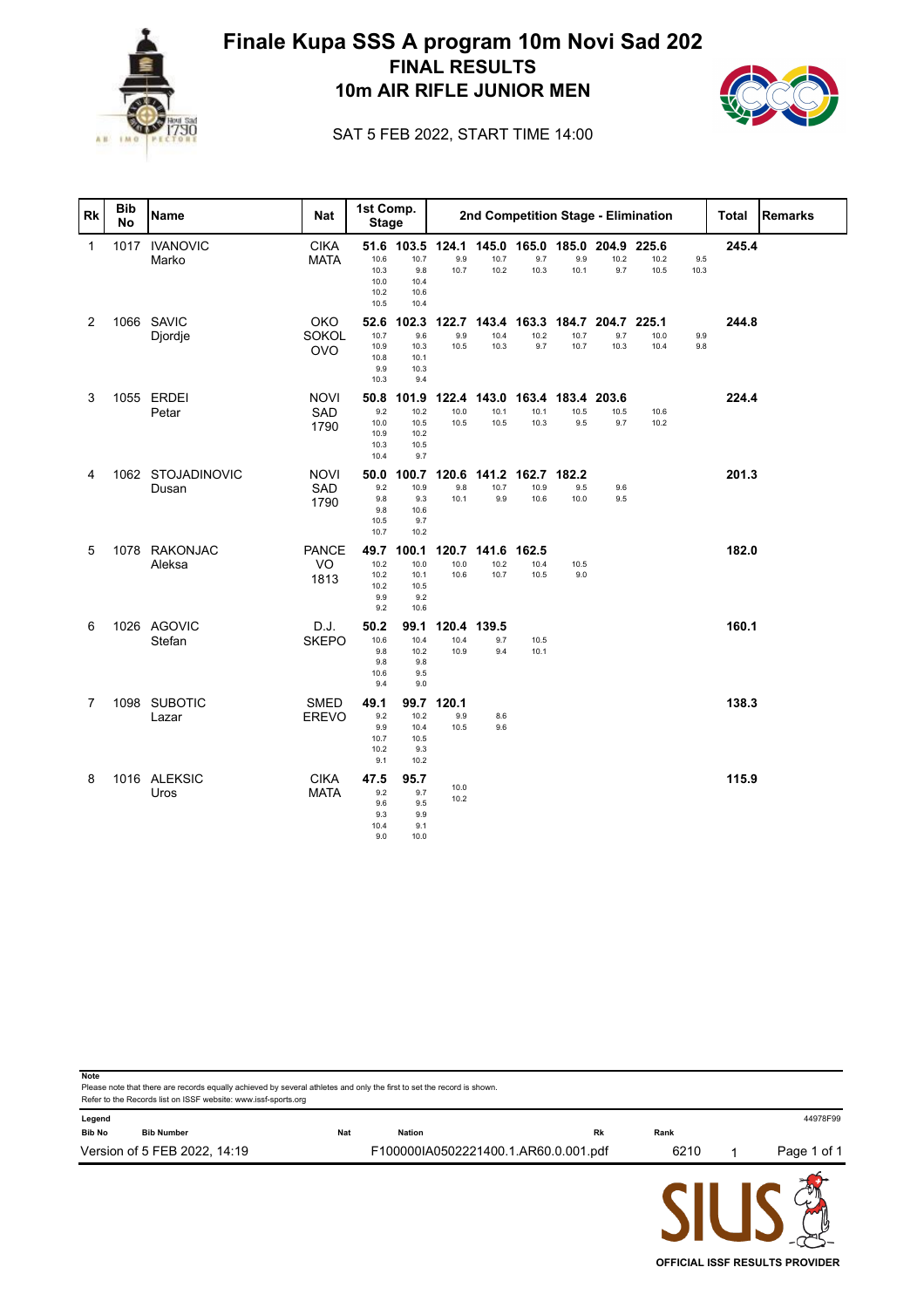

#### **Finale Kupa SSS A program 10m Novi Sad 202 RESULTS 10m AIR RIFLE JUNIOR MEN Qualification** SAT 5 FEB 2022, START TIME 10:15



|               | <b>Rankl Bib No IName</b> |                        | <b>Nation</b>              | Team                   |                                     | <b>Series</b> |            |                        |      | <b>Total</b> | Re |
|---------------|---------------------------|------------------------|----------------------------|------------------------|-------------------------------------|---------------|------------|------------------------|------|--------------|----|
|               |                           |                        |                            |                        | 2                                   | 3             | 4          | 5                      | 6    |              | lm |
| 1             | 1017                      | <b>IVANOVIC Marko</b>  | <b>CIKA</b><br><b>MATA</b> | Cika Mata              | 104.6 103.9 103.2 103.1 102.6 103.2 |               |            |                        |      | 620.6 QF     |    |
| $\mathcal{P}$ | 1055                      | <b>ERDEI Petar</b>     | 1790                       | NOVI SAD Novi Sad 1790 | 104.9 103.2 103.8 104.7 101.1 102.2 |               |            |                        |      | 619.9 QF     |    |
| 3             | 1078                      | <b>RAKONJAC Aleksa</b> | 1813                       | PANCEVO Pancevo 1813   | 103.1 103.2 102.2 103.3 104.6 102.8 |               |            |                        |      | 619.2 QF     |    |
| 4             | 1062                      | STOJADINOVIC Dusan     | 1790                       | NOVI SAD Novi Sad 1790 | 100.8 102.4 103.6 102.9 103.5 102.3 |               |            |                        |      | 615.5 QF     |    |
| 5             | 1066                      | SAVIC Djordje          | ОКО<br><b>SOKOLOV</b><br>O | Oko Sokolovo           | 102.9 104.5                         |               |            | 99.2 103.4 101.7 103.0 |      | 614.7 QF     |    |
| 6             | 1026                      | <b>AGOVIC Stefan</b>   | D.J.<br><b>SKEPO</b>       | D.J. Skepo             | 99.9 103.4 101.8 102.4 100.5 103.0  |               |            |                        |      | 611.0 QF     |    |
|               | 1016                      | <b>ALEKSIC Uros</b>    | <b>CIKA</b><br><b>MATA</b> | Cika Mata              | 102.2 101.5 100.3 100.2             |               |            | 99.3                   | 99.5 | 603.0 QF     |    |
| 8             | 1098                      | <b>SUBOTIC Lazar</b>   | VO                         | SMEDERE Smederevo      | 98.4 100.1                          |               | 98.4 100.5 | 99.5                   | 99.6 | 596.5 QF     |    |
| 9             | 1061                      | <b>MILICIC Milos</b>   | 1790                       | NOVI SAD Novi Sad 1790 | 100.4 100.2                         |               |            | 99.2 101.1 100.7       | 94.6 | 596.2        |    |
| 10            | 1049                      | <b>SPASIC Borivoj</b>  | <b>MLADOST Mladost</b>     |                        | 100.5 100.6                         |               | 99.3 101.0 | 97.3                   | 95.7 | 594.4        |    |

Summary

Number of athletes on this list: 10; Total number of athletes: 10; Total number of teams: 1

| Legend |                               |               |                                      |    |                            | 9C1FE5BF    |
|--------|-------------------------------|---------------|--------------------------------------|----|----------------------------|-------------|
| Rem    | <b>Team Member</b><br>Remarks | <b>Bib No</b> | <b>Bib Number</b>                    | QF | <b>Qualified for Final</b> |             |
|        | Version of 5 FEB 2022, 11:25  |               | Q100000IA0502221015.1.AR60.0.002.pdf |    | 6210                       | Page 1 of 1 |
|        |                               |               |                                      |    | AII IA                     |             |

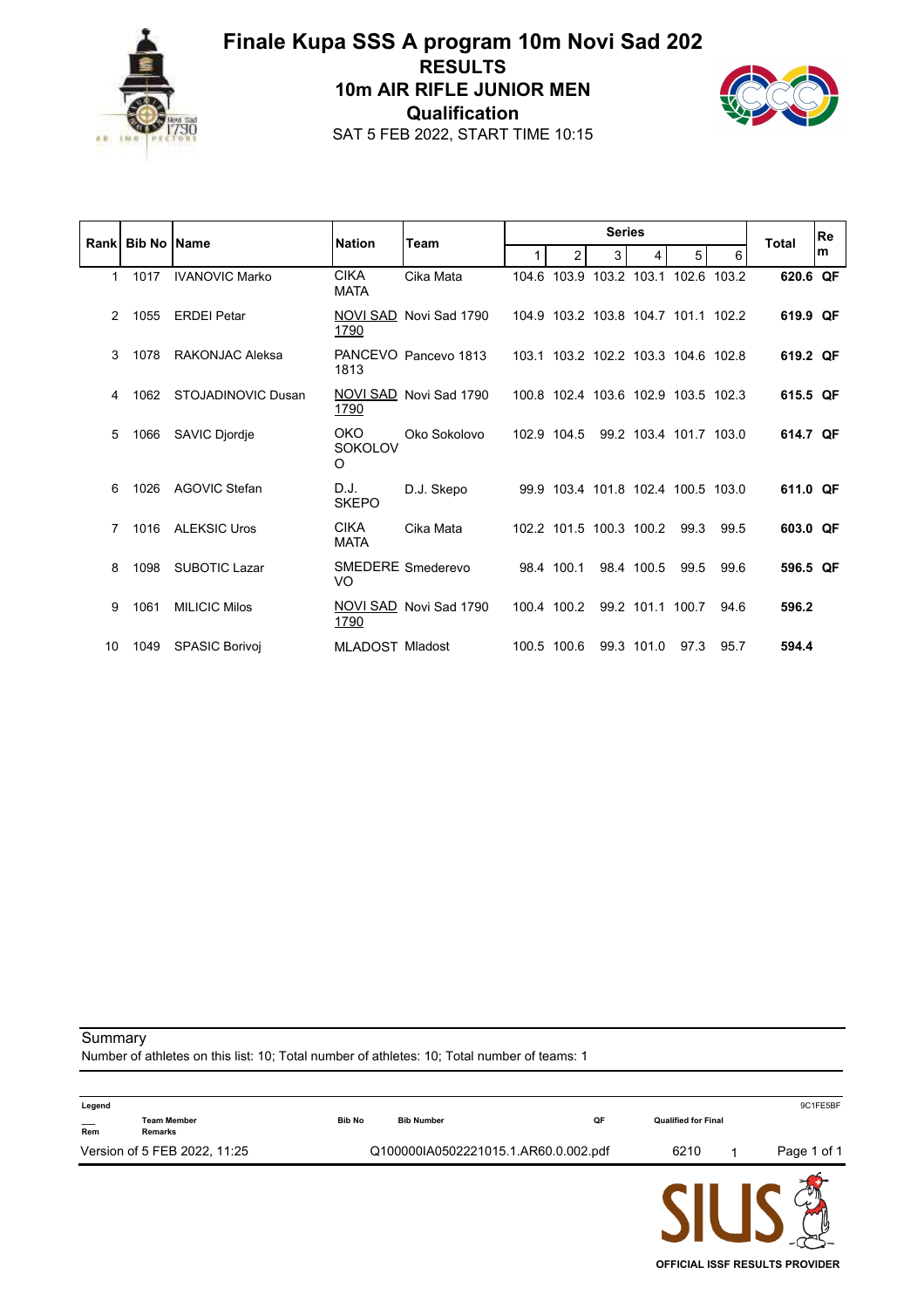

#### **Finale Kupa SSS A program 10m Novi Sad 202 FINAL RESULTS 10m AIR RIFLE JUNIOR WOMEN**



**OFFICIAL ISSF RESULTS PROVIDER**

SAT 5 FEB 2022, START TIME 15:00

| Rk             | <b>Bib</b><br>No | <b>Name</b>               | <b>Nat</b>                  | 1st Comp.<br><b>Stage</b>                    |                                                    |                       |                       |                                               |                                   |                       | 2nd Competition Stage - Elimination |              | Total | <b>Remarks</b> |
|----------------|------------------|---------------------------|-----------------------------|----------------------------------------------|----------------------------------------------------|-----------------------|-----------------------|-----------------------------------------------|-----------------------------------|-----------------------|-------------------------------------|--------------|-------|----------------|
| $\mathbf{1}$   |                  | 1022 VUKOJEVIC<br>Teodora | <b>CIKA</b><br><b>MATA</b>  | 10.1<br>10.8<br>10.7<br>10.4<br>10.8         | 52.8 106.1<br>10.5<br>10.6<br>10.6<br>10.8<br>10.8 | 127.5<br>10.6<br>10.8 | 10.4<br>10.6          | 148.5 169.7 190.6 211.4 232.6<br>10.6<br>10.6 | 10.3<br>10.6                      | 10.7<br>10.1          | 10.6<br>10.6                        | 10.4<br>10.7 | 253.7 |                |
| 2              |                  | 1083 POPOVIC<br>Anja      | <b>PARTI</b><br>ZAN         | 52.1<br>10.7<br>10.3<br>10.3<br>10.3<br>10.5 | 103.7<br>10.6<br>10.5<br>10.1<br>10.0<br>10.4      | 125.0<br>10.4<br>10.9 | 146.0<br>10.4<br>10.6 | 166.4<br>10.6<br>9.8                          | 187.6<br>10.6<br>10.6             | 208.2<br>10.6<br>10.0 | 228.6<br>10.1<br>10.3               | 10.3<br>10.7 | 249.6 |                |
| 3              |                  | 1054 PAVLOVIC<br>Natalija | <b>NIS</b><br>1881          | 51.4<br>10.0<br>10.2<br>10.0<br>10.7<br>10.5 | 103.7<br>10.4<br>10.0<br>10.6<br>10.7<br>10.6      | 123.9<br>9.7<br>10.5  | 144.4<br>10.3<br>10.2 | 10.5<br>10.3                                  | 165.2 186.0 207.1<br>10.7<br>10.1 | 10.2<br>10.9          | 9.9<br>10.5                         |              | 227.5 |                |
| 4              |                  | 1050 KNEZEVIC<br>Anja     | <b>NBGD</b><br><b>USCE</b>  | 51.7<br>10.8<br>10.2<br>10.0<br>10.5<br>10.2 | 103.6<br>10.4<br>10.2<br>10.0<br>10.9<br>10.4      | 124.0<br>9.6<br>10.8  | 145.2<br>10.8<br>10.4 | 165.7<br>10.6<br>9.9                          | 186.5<br>10.7<br>10.1             | 9.8<br>10.7           |                                     |              | 207.0 |                |
| 5              |                  | 1029 PONJAVIC<br>Emilija  | D.J.<br><b>SKEPO</b>        | 50.3<br>10.3<br>9.9<br>10.2<br>9.9<br>10.0   | 103.6<br>10.8<br>10.7<br>10.7<br>10.3<br>10.8      | 123.8<br>10.3<br>9.9  | 144.9<br>10.6<br>10.5 | 166.2<br>10.6<br>10.7                         | 9.5<br>9.9                        |                       |                                     |              | 185.6 |                |
| 6              |                  | 1035 HAVRAN<br>Aleksandra | <b>JEDIN</b><br><b>STVO</b> | 51.6<br>9.6<br>10.7<br>10.2<br>10.5<br>10.6  | 103.4<br>10.5<br>10.2<br>10.3<br>10.5<br>10.3      | 123.6<br>10.7<br>9.5  | 144.1<br>10.3<br>10.2 | 10.4<br>10.5                                  |                                   |                       |                                     |              | 165.0 |                |
| $\overline{7}$ |                  | 1020 PANTELIC<br>Dusica   | <b>CIKA</b><br><b>MATA</b>  | 50.1<br>10.1<br>10.3<br>10.3<br>9.9<br>9.5   | 102.0<br>10.5<br>10.5<br>10.9<br>9.5<br>10.5       | 122.7<br>10.5<br>10.2 | 10.7<br>10.6          |                                               |                                   |                       |                                     |              | 144.0 |                |
| 8              |                  | 1080 LJUBOJA<br>Jovana    | <b>PARTI</b><br>ZAN         | 49.7<br>10.6<br>9.8<br>10.3<br>9.7<br>9.3    | 101.8<br>10.8<br>10.4<br>10.4<br>10.3<br>10.2      | 10.1<br>10.2          |                       |                                               |                                   |                       |                                     |              | 122.1 |                |

| Legend        | Please note that there are records equally achieved by several athletes and only the first to set the record is shown.<br>Refer to the Records list on ISSF website: www.issf-sports.org |            |                                       |    |      |   | 6E68AECE    |
|---------------|------------------------------------------------------------------------------------------------------------------------------------------------------------------------------------------|------------|---------------------------------------|----|------|---|-------------|
| <b>Bib No</b> | <b>Bib Number</b>                                                                                                                                                                        | <b>Nat</b> | Nation                                | Rk | Rank |   |             |
|               | Version of 5 FEB 2022, 15:17                                                                                                                                                             |            | F000000IA0502221500.1.AR60W.0.001.pdf |    | 6210 | 2 | Page 1 of 1 |
|               |                                                                                                                                                                                          |            |                                       |    |      |   |             |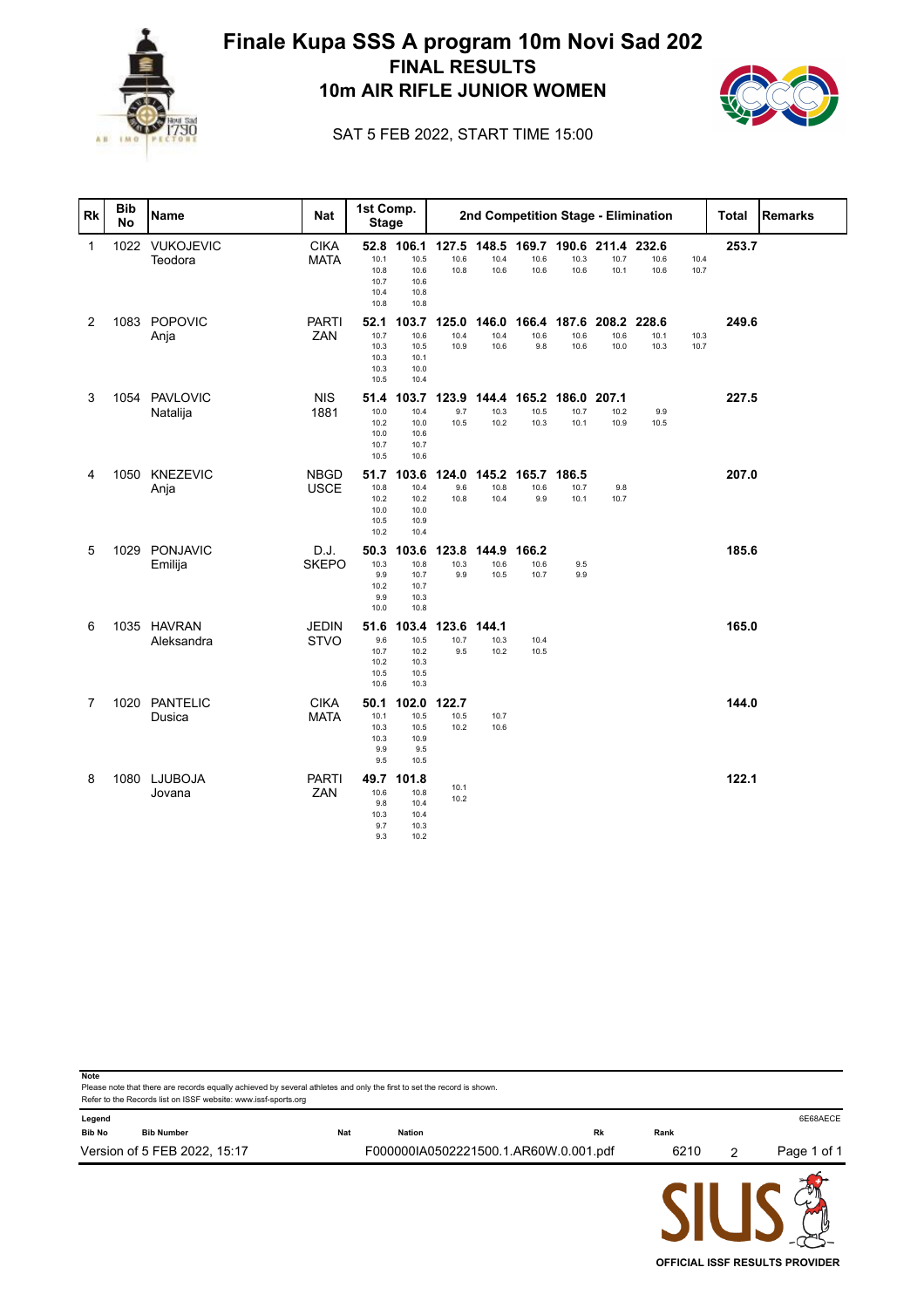

## **Finale Kupa SSS A program 10m Novi Sad 202 RESULTS 10m AIR RIFLE JUNIOR WOMEN Qualification**



SAT 5 FEB 2022, START TIME 10:15

|                | Rank   Bib No   Name |                          | <b>Nation</b>              | Team            |                                     | <b>Series</b> |      |   |            | <b>Total</b> | <b>IRe</b> |
|----------------|----------------------|--------------------------|----------------------------|-----------------|-------------------------------------|---------------|------|---|------------|--------------|------------|
|                |                      |                          |                            |                 | 2                                   | 3             | 4    | 5 | 6          |              | l m        |
| 1              | 1022                 | <b>VUKOJEVIC Teodora</b> | <b>CIKA</b><br><b>MATA</b> | Cika Mata       | 104.3 105.9 105.8 104.1 105.3 104.9 |               |      |   |            | 630.3 QF     |            |
| $\mathcal{P}$  | 1035                 | <b>HAVRAN Aleksandra</b> | JEDINSTV Jedinstvo<br>O    |                 | 104.7 103.5 104.2 105.3 104.7 105.4 |               |      |   |            | 627.8 QF     |            |
| 3              | 1050                 | <b>KNEZEVIC Anja</b>     | <b>NBGD</b><br><b>USCE</b> | NBGD Usce       | 103.4 105.1 104.2 103.4 104.1 104.5 |               |      |   |            | 624.7 QF     |            |
| $\overline{4}$ | 1020                 | <b>PANTELIC Dusica</b>   | <b>CIKA</b><br><b>MATA</b> | Cika Mata       | 105.0 103.1 103.8 104.2 103.5 102.8 |               |      |   |            | 622.4 QF     |            |
| 5              | 1083                 | POPOVIC Anja             | PARTIZAN Partizan          |                 | 102.2 104.1 104.3 104.0 103.0 103.3 |               |      |   |            | 620.9 QF     |            |
| 6              | 1029                 | PONJAVIC Emilija         | D.J.<br><b>SKEPO</b>       | D.J. Skepo      | 103.7 103.1 101.9 102.7 103.9 104.6 |               |      |   |            | 619.9 QF     |            |
| 7              | 1080                 | LJUBOJA Jovana           | PARTIZAN Partizan          |                 | 102.6 102.1 104.0 102.9 104.3 103.9 |               |      |   |            | 619.8 QF     |            |
| 8              | 1054                 | PAVLOVIC Natalija        | <b>NIS 1881</b>            | <b>Nis 1881</b> | 102.3 104.8 103.4 102.8 102.9 102.3 |               |      |   |            | 618.5 QF     |            |
| 9              | 1048                 | DZONIC Lana              | MLADOST Mladost            |                 | 99.6 101.5 103.4 101.6 102.8 102.6  |               |      |   |            | 611.5        |            |
| 10             | 1044                 | <b>STEVANOVIC Elena</b>  | KOLUBAR Kolubara<br>A      |                 | 101.1 102.2 100.9                   |               | 99.3 |   | 99.6 104.8 | 607.9        |            |

**Summary** 

Number of athletes on this list: 10; Total number of athletes: 10; Total number of teams: 0

| Legend        |                              |    |                                       |     |                |   | BA2A0599                              |
|---------------|------------------------------|----|---------------------------------------|-----|----------------|---|---------------------------------------|
| <b>Bib No</b> | <b>Bib Number</b>            | QF | <b>Qualified for Final</b>            | Rem | <b>Remarks</b> |   |                                       |
|               | Version of 5 FEB 2022, 11:22 |    | Q000000IA0502221015.1.AR60W.0.002.pdf |     | 6210           | 2 | Page 1 of 1                           |
|               |                              |    |                                       |     |                |   | <b>OFFICIAL ISSF RESULTS PROVIDER</b> |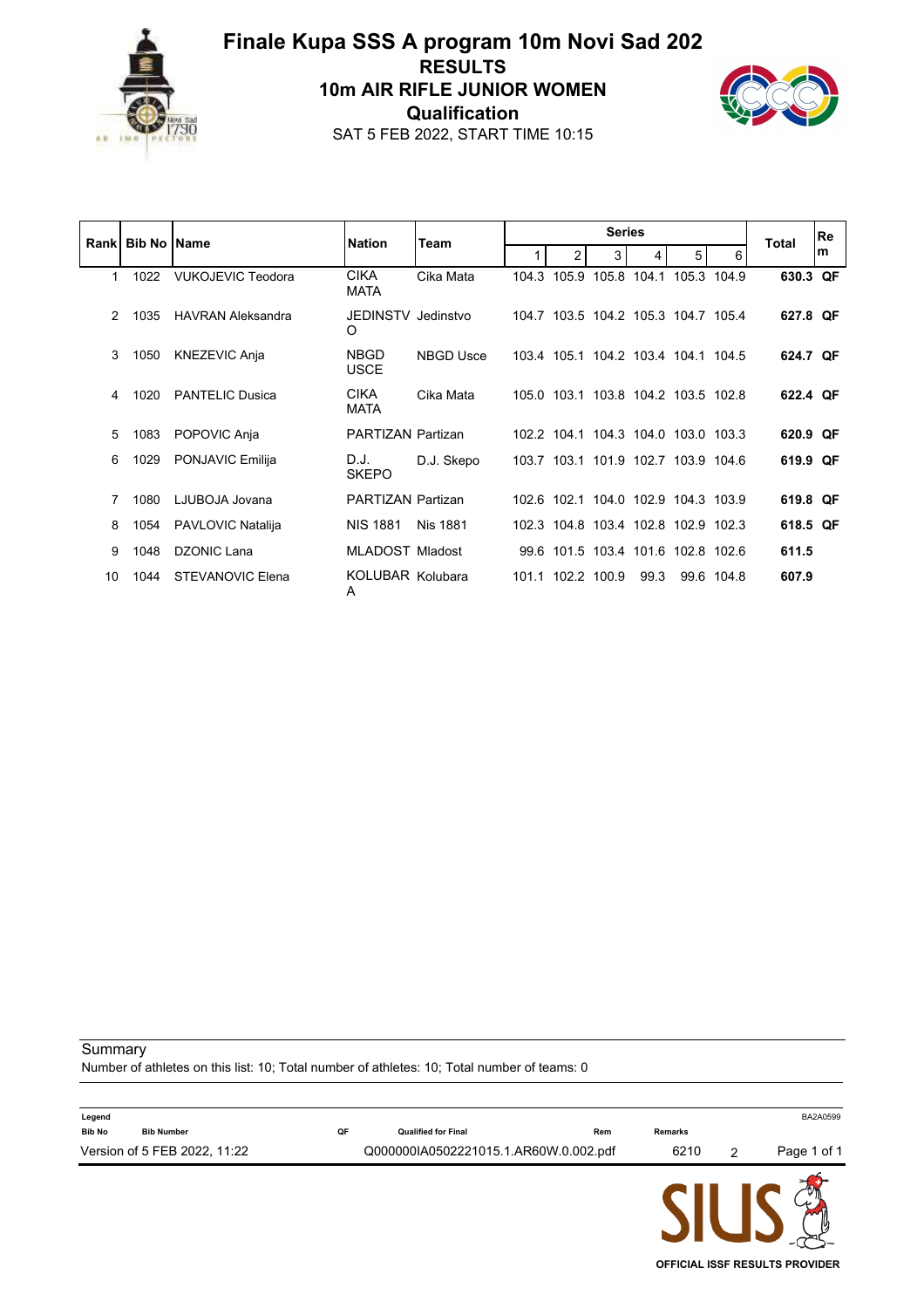

#### **Finale Kupa SSS A program 10m Novi Sad 202 FINAL RESULTS 10m AIR PISTOL MEN**



**OFFICIAL ISSF RESULTS PROVIDER**

SUN 6 FEB 2022, START TIME 17:00

| Rk             | <b>Bib</b><br><b>No</b> | Name                             | Nat                               | 1st Comp.<br><b>Stage</b>                    |                                                  |                       |                            |                                  |                            |                                  | 2nd Competition Stage - Elimination |              | <b>Total</b> | <b>Remarks</b> |
|----------------|-------------------------|----------------------------------|-----------------------------------|----------------------------------------------|--------------------------------------------------|-----------------------|----------------------------|----------------------------------|----------------------------|----------------------------------|-------------------------------------|--------------|--------------|----------------|
| $\mathbf{1}$   | 1087                    | <b>MIKEC</b><br>Damir            | <b>POLIC</b><br><b>AJAC</b>       | 10.3<br>9.9<br>10.7<br>9.9<br>9.4            | 50.2 100.2<br>10.2<br>9.4<br>10.1<br>9.9<br>10.4 | 10.3<br>9.8           | 120.3 140.1<br>10.1<br>9.7 | 160.1<br>10.0<br>10.0            | 10.1<br>10.3               | 180.5 200.7 220.7<br>10.6<br>9.6 | 9.9<br>10.1                         | 10.8<br>10.3 | 241.8        |                |
| 2              |                         | 1039 PETROV<br>Dusko             | <b>KIKIND</b><br>A                | 50.1<br>10.5<br>9.8<br>9.2<br>10.4<br>10.2   | 101.1<br>9.9<br>10.6<br>9.3<br>10.5<br>10.7      | 121.3<br>10.1<br>10.1 | 8.9<br>9.0                 | 139.2 159.3 179.9<br>9.6<br>10.5 | 10.2<br>10.4               | 200.1<br>10.0<br>10.2            | 218.8<br>9.0<br>9.7                 | 8.9<br>10.1  | 237.8        |                |
| 3              |                         | 1002 GRGIC<br>Dimitrije          | <b>AKADE</b><br><b>MAC</b>        | 49.5<br>9.8<br>10.7<br>9.7<br>9.3<br>10.0    | 99.4<br>10.4<br>10.6<br>9.8<br>8.8<br>10.3       | 119.3<br>9.5<br>10.4  | 139.0<br>9.6<br>10.1       | 159.2<br>10.7<br>9.5             | 179.7 198.5<br>9.7<br>10.8 | 9.3<br>9.5                       | 9.5<br>10.5                         |              | 218.5        |                |
| 4              |                         | 1089 PUSICA<br>Srecko            | <b>POLIC</b><br><b>AJAC</b>       | 52.3<br>10.3<br>10.4<br>10.4<br>10.3<br>10.9 | 101.3<br>9.5<br>10.1<br>9.5<br>10.1<br>9.8       | 120.5<br>9.8<br>9.4   | 138.8<br>9.0<br>9.3        | 157.2 176.9<br>8.7<br>9.7        | 10.3<br>9.4                | 10.4<br>9.7                      |                                     |              | 197.0        |                |
| 5              | 1058                    | <b>JOKIC</b><br>Rastko           | <b>NOVI</b><br><b>SAD</b><br>1790 | 48.1<br>9.8<br>9.7<br>10.8<br>8.6<br>9.2     | 98.2<br>9.4<br>10.5<br>9.2<br>10.7<br>10.3       | 116.5<br>8.5<br>9.8   | 136.2<br>9.5<br>10.2       | 155.5<br>9.3<br>10.0             | 10.1<br>9.5                |                                  |                                     |              | 175.1        |                |
| 6              |                         | 1037 LATINOVIC<br>Dusan          | <b>KIKIND</b><br>Α                | 46.5<br>10.5<br>8.5<br>9.5<br>8.4<br>9.6     | 92.4<br>9.5<br>9.6<br>9.5<br>8.0<br>9.3          | 112.3<br>10.1<br>9.8  | 131.7<br>8.9<br>10.5       | 9.6<br>8.5                       |                            |                                  |                                     |              | 149.8        |                |
| $\overline{7}$ |                         | 1074 NINKOVIC<br>Marko           | <b>PANCE</b><br>VO<br>1813        | 46.8<br>8.3<br>9.3<br>10.5<br>9.2<br>9.5     | 95.1<br>10.4<br>9.8<br>10.4<br>10.5<br>7.2       | 113.2<br>9.2<br>8.9   | 9.0<br>9.3                 |                                  |                            |                                  |                                     |              | 131.5        |                |
| 8              |                         | 1085 VUKADINOVIC<br>Dragan David | <b>PARTI</b><br>ZAN               | 45.7<br>9.2<br>9.4<br>7.8<br>8.8<br>10.5     | 92.2<br>9.0<br>8.3<br>9.3<br>9.5<br>10.4         | 9.6<br>10.3           |                            |                                  |                            |                                  |                                     |              | 112.1        |                |

|                         | Please note that there are records equally achieved by several athletes and only the first to set the record is shown.<br>Refer to the Records list on ISSF website: www.issf-sports.org |            |                                      |    |      |   |             |
|-------------------------|------------------------------------------------------------------------------------------------------------------------------------------------------------------------------------------|------------|--------------------------------------|----|------|---|-------------|
| Legend<br><b>Bib No</b> | <b>Bib Number</b>                                                                                                                                                                        | <b>Nat</b> | <b>Nation</b>                        | Rk | Rank |   | 4196A5C1    |
|                         | Version of 6 FEB 2022, 18:18                                                                                                                                                             |            | F100000IA0602221700.1.AP60.0.001.pdf |    | 6210 | 8 | Page 1 of 1 |
|                         |                                                                                                                                                                                          |            |                                      |    |      |   |             |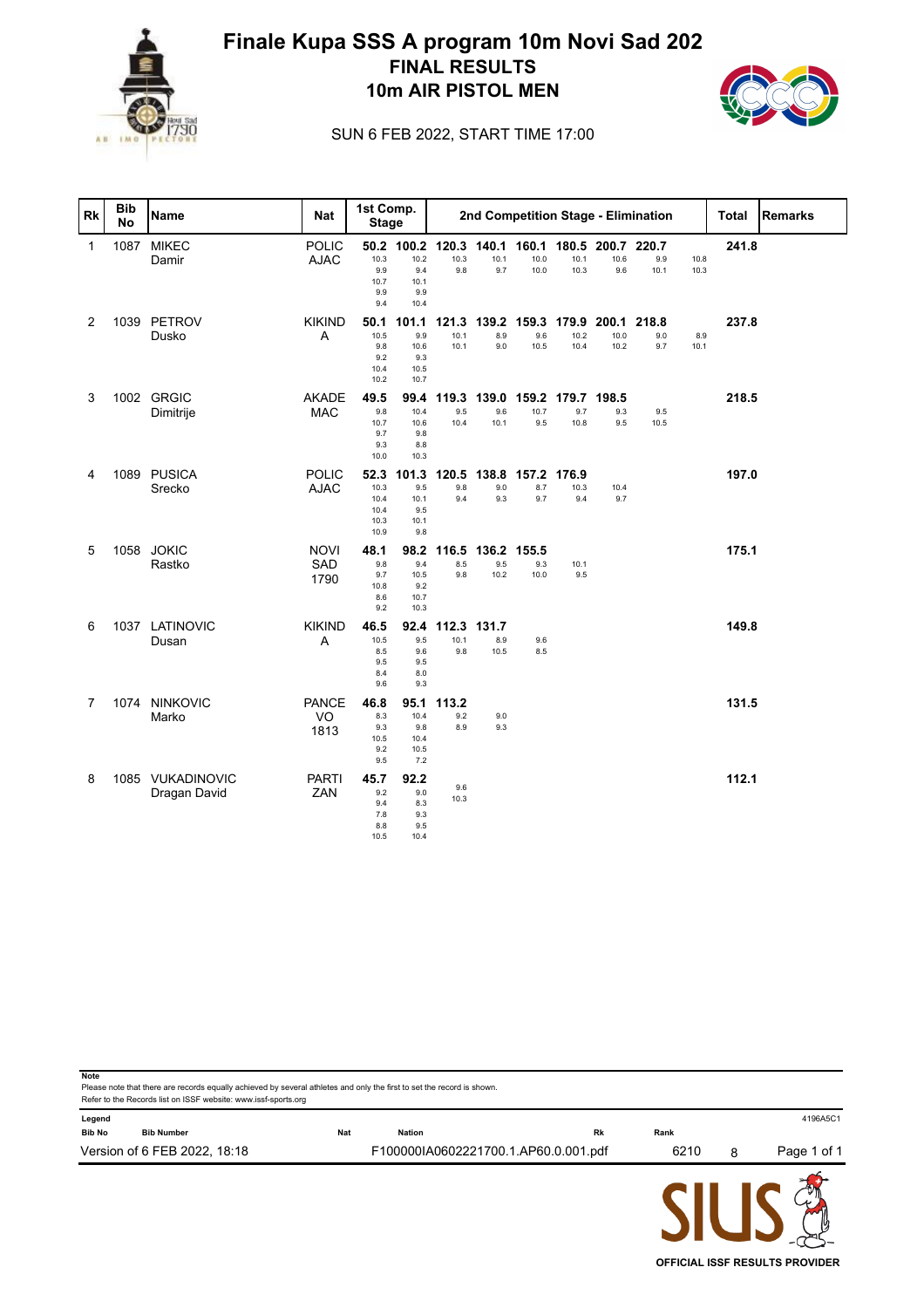

## **Finale Kupa SSS A program 10m Novi Sad 202 RESULTS 10m AIR PISTOL MEN Qualification**



SUN 6 FEB 2022, START TIME 13:00

| Rankl | <b>Bib No IName</b> |                                 | <b>Nation</b>                                  | <b>Team</b>        |    |    | <b>Series</b> |    |    |    | <b>Total</b> | Re |
|-------|---------------------|---------------------------------|------------------------------------------------|--------------------|----|----|---------------|----|----|----|--------------|----|
|       |                     |                                 |                                                |                    |    | 2  | 3             | 4  | 5  | 6  |              | lm |
| 1     | 1087                | <b>MIKEC Damir</b>              | POLICAJA Policajac<br>$\overline{C}$           |                    | 99 | 97 | 96            | 98 | 98 | 98 | 586-21x QF   |    |
| 2     | 1039                | PETROV Dusko                    | <b>KIKINDA</b>                                 | Kikinda            | 94 | 95 | 96            | 97 | 97 | 99 | 578-25x QF   |    |
| 3     | 1089                | <b>PUSICA Srecko</b>            | POLICAJA Policajac<br>$\underline{\mathbb{C}}$ |                    | 94 | 96 | 96            | 95 | 97 | 97 | 575-19x QF   |    |
| 4     | 1002                | <b>GRGIC Dimitrije</b>          | AKADEMA Akademac<br>$\overline{\mathbb{C}}$    |                    | 95 | 96 | 93            | 95 | 95 | 94 | 568-12x QF   |    |
| 5     | 1037                | <b>LATINOVIC Dusan</b>          | <b>KIKINDA</b>                                 | Kikinda            | 92 | 92 | 97            | 93 | 94 | 94 | 562-14x QF   |    |
| 6     | 1058                | <b>JOKIC Rastko</b>             | <b>NOVI SAD</b><br>1790                        |                    | 94 | 94 | 91            | 95 | 92 | 92 | 558-11x QF   |    |
| 7     | 1085                | <b>VUKADINOVIC Dragan David</b> | <b>PARTIZAN</b>                                |                    | 92 | 92 | 93            | 93 | 95 | 93 | 558-8x QF    |    |
| 8     | 1074                | <b>NINKOVIC Marko</b>           | 1813                                           | PANCEVO Pancevo 18 | 93 | 93 | 94            | 93 | 91 | 90 | 554-10x QF   |    |
| 9     | 1040                | <b>SALGO Ervin</b>              | <b>KIKINDA</b>                                 | Kikinda            | 90 | 91 | 91            | 91 | 92 | 95 | $550 - 8x$   |    |
| 10    | 1090                | PAREZANOVIC Branislav           | POLICAJA Policajac<br>$\overline{\mathsf{c}}$  |                    | 91 | 90 | 89            | 91 | 88 | 90 | 539-8x       |    |

#### Summary

Number of athletes on this list: 10; Total number of athletes: 24; Total number of teams: 7

| Legend<br>Rem | <b>Team Member</b><br>Remarks | <b>Bib No</b> | <b>Bib Number</b>                    | QF | <b>Qualified for Final</b> |   | 1E055A56                          |
|---------------|-------------------------------|---------------|--------------------------------------|----|----------------------------|---|-----------------------------------|
|               | Version of 6 FEB 2022, 14:11  |               | Q100000IA0602221300.1.AP60.0.001.pdf |    | 6210                       | 8 | Page 1 of 1<br><b>ALL BURGERS</b> |

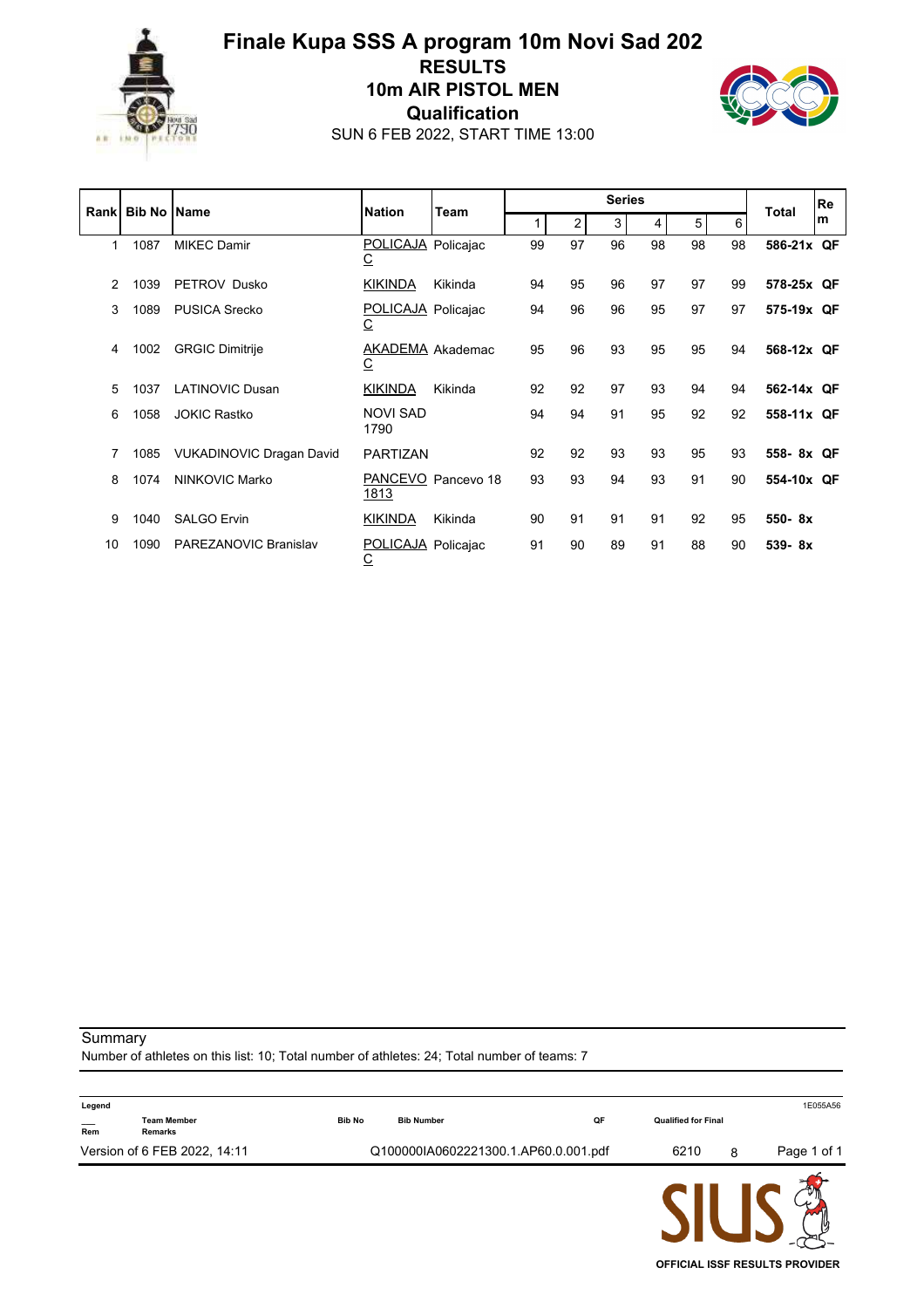

#### **Finale Kupa SSS A program 10m Novi Sad 202 RESULTS 10m AIR PISTOL MEN TEAM**



SUN 6 FEB 2022, START TIME 13:00

| Rank                    | <b>Bib No Name</b> |                         | <b>Shooter</b> |              |                | <b>Series</b> |     |     |     | Total      | Remarks |
|-------------------------|--------------------|-------------------------|----------------|--------------|----------------|---------------|-----|-----|-----|------------|---------|
|                         |                    |                         | Group          | $\mathbf{1}$ | $\overline{c}$ | 3             | 4   | 5   | 6   |            |         |
| 1                       |                    | Policajac               |                | 284          | 283            | 281           | 284 | 283 | 285 | 1700-48x   |         |
|                         | 1087               | <b>MIKEC Damir</b>      | Regulars       | 99           | 97             | 96            | 98  | 98  | 98  | 586-21x    |         |
|                         | 1089               | <b>PUSICA Srecko</b>    | Regulars       | 94           | 96             | 96            | 95  | 97  | 97  | 575-19x    |         |
|                         | 1090               | PAREZANOVIC Branislav   | Regulars       | 91           | 90             | 89            | 91  | 88  | 90  | 539-8x     |         |
| $\overline{2}$          |                    | <b>Kikinda</b>          |                | 277          | 281            | 288           | 282 | 285 | 282 | 1695-48x   |         |
|                         | 1039               | PETROV Dusko            | Regulars       | 94           | 95             | 96            | 97  | 97  | 99  | 578-25x    |         |
|                         | 1037               | <b>LATINOVIC Dusan</b>  | Regulars       | 92           | 92             | 97            | 93  | 94  | 94  | 562-14x    |         |
|                         | 2002               | <b>MIKLUC Boris</b>     | Ekipno         | 91           | 94             | 95            | 92  | 94  | 89  | 555-9x     |         |
| $\mathbf 3$             |                    | <b>Akademac</b>         |                | 281          | 274            | 272           | 278 | 277 | 276 | 1658-31x   |         |
|                         | 1001               | <b>CURCIN Vladimir</b>  | Ekipno         | 96           | 93             | 87            | 94  | 92  | 88  | 550-10x    |         |
|                         | 1002               | <b>GRGIC Dimitrije</b>  | Regulars       | 95           | 96             | 93            | 95  | 95  | 94  | 568-12x    |         |
|                         | 1006               | <b>VUKOJEVIC Uros</b>   | Ekipno         | 90           | 85             | 92            | 89  | 90  | 94  | 540-9x     |         |
| $\overline{4}$          |                    | Pancevo 1813            |                | 275          | 272            | 280           | 271 | 277 | 273 | 1648-29x   |         |
|                         | 1071               | <b>KESISJAN Stefan</b>  | Ekipno         | 90           | 88             | 94            | 89  | 92  | 91  | 544- 7x    |         |
|                         | 1074               | NINKOVIC Marko          | Regulars       | 93           | 93             | 94            | 93  | 91  | 90  | 554-10x    |         |
|                         | 1075               | NINKOVIC Velimir        | Ekipno         | 92           | 91             | 92            | 89  | 94  | 92  | 550-12x    |         |
| 5                       |                    | <b>Aleksa Dejovic</b>   |                | 272          | 276            | 275           | 275 | 269 | 271 | 1638-24x   |         |
|                         | 1010               | <b>MATOVIC Milenko</b>  | Ekipno         | 89           | 92             | 91            | 91  | 90  | 82  | $535 - 5x$ |         |
|                         | 1009               | MITROVIC Veljko         | Ekipno         | 91           | 90             | 90            | 90  | 89  | 96  | 546-11x    |         |
|                         | 1012               | TRIPKOVIC Mateja        | Ekipno         | 92           | 94             | 94            | 94  | 90  | 93  | 557-8x     |         |
| 6                       |                    | <b>Metalac</b>          |                | 260          | 263            | 257           | 256 | 258 | 270 | 1564-13x   |         |
|                         | 1045               | DJIKANOVIC Nebojsa      | Ekipno         | 93           | 93             | 92            | 93  | 89  | 93  | 553-8x     |         |
|                         | 1046               | <b>KALCIC Stanislav</b> | Ekipno         | 84           | 83             | 88            | 85  | 86  | 89  | 515-4x     |         |
|                         | 1047               | <b>VRANOV Goran</b>     | Ekipno         | 83           | 87             | $77\,$        | 78  | 83  | 88  | 496-1x     |         |
| $\overline{\mathbf{7}}$ |                    | <b>Barajevo</b>         |                | 236          | 246            | 254           | 248 | 236 | 247 | 1467-16x   |         |
|                         | 1014               | <b>BOSNIC Slobodan</b>  | Ekipno         | 81           | 85             | 84            | 84  | 82  | 81  | 497- 5x    |         |
|                         | 1013               | MILOSAVLJEVIC Dejan     | Ekipno         | 86           | 89             | 90            | 91  | 84  | 89  | 529-9x     |         |
|                         | 1015               | STANOJEVIC Milan        | Ekipno         | 69           | 72             | 80            | 73  | 70  | 77  | 441-2x     |         |

| Protest Date / Time:                                                                        |  |
|---------------------------------------------------------------------------------------------|--|
| Summary                                                                                     |  |
| Number of athletes on this list: 21; Total number of athletes: 24; Total number of teams: 7 |  |
|                                                                                             |  |
|                                                                                             |  |

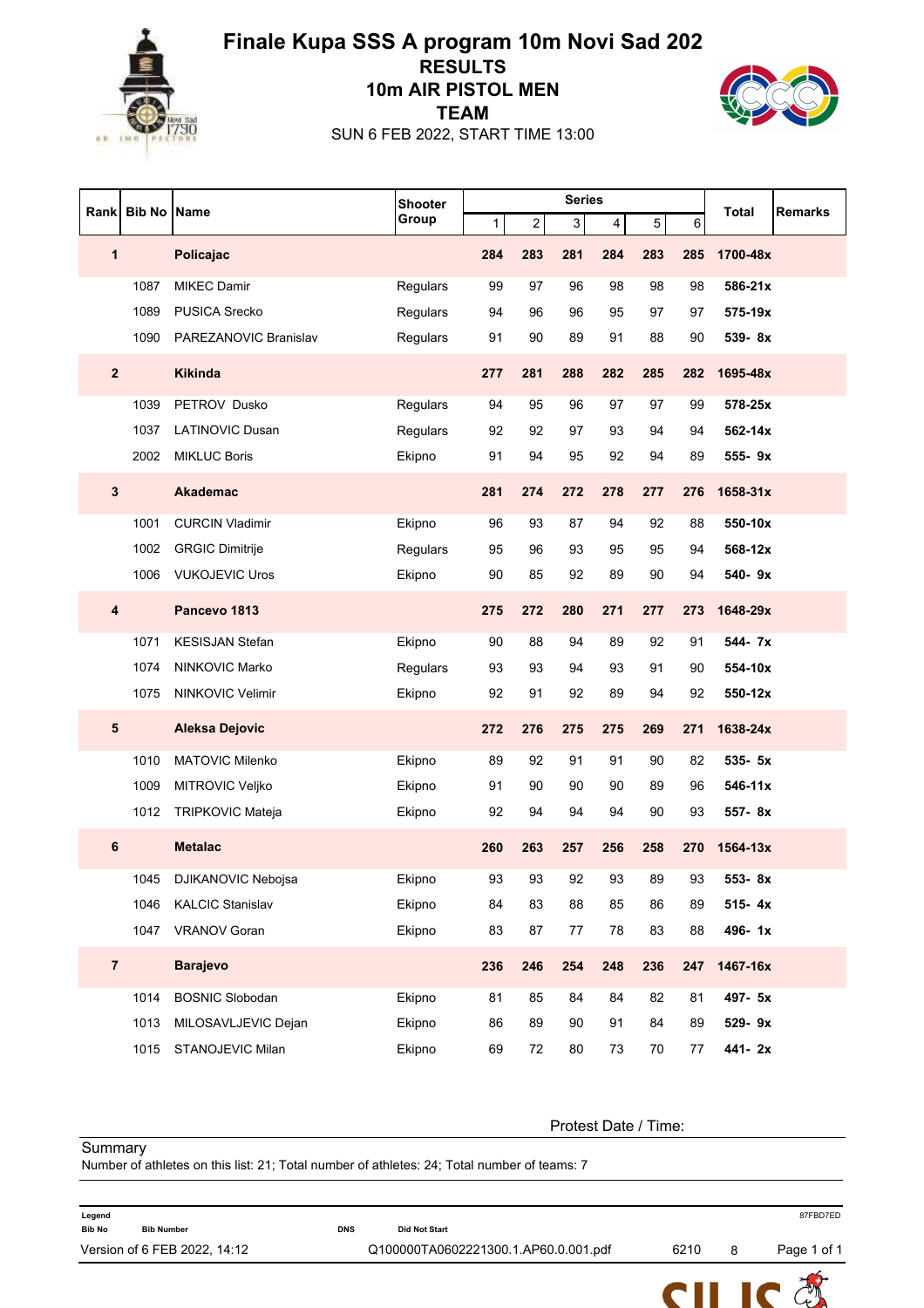

#### **Finale Kupa SSS A program 10m Novi Sad 202 FINAL RESULTS 10m AIR PISTOL WOMEN**



**OFFICIAL ISSF RESULTS PROVIDER**

SUN 6 FEB 2022, START TIME 18:00

| <b>Rk</b>      | <b>Bib</b><br>No | <b>Name</b>                   | <b>Nat</b>                              | 1st Comp.<br><b>Stage</b>                  |                                           |                                 |                            |                                        |                      |                                        | 2nd Competition Stage - Elimination |              | Total | <b>Remarks</b> |
|----------------|------------------|-------------------------------|-----------------------------------------|--------------------------------------------|-------------------------------------------|---------------------------------|----------------------------|----------------------------------------|----------------------|----------------------------------------|-------------------------------------|--------------|-------|----------------|
| $\mathbf 1$    | 1004             | <b>MILOVANOVIC</b><br>Jasmina | <b>AKADE</b><br><b>MAC</b>              | 50.5<br>10.2<br>9.9<br>10.6<br>10.3<br>9.5 | 9.5<br>10.1<br>9.8<br>9.4<br>10.3         | 99.6 119.5 138.1<br>10.0<br>9.9 | 9.0<br>9.6                 | 10.6<br>10.1                           | 9.5<br>9.4           | 158.8 177.7 197.3 217.1<br>10.4<br>9.2 | 9.3<br>10.5                         | 10.1<br>10.6 | 237.8 |                |
| 2              |                  | 1067 ARUNOVIC<br>Zorana       | <b>OLIMPI</b><br>K 011                  | 46.9<br>9.8<br>8.7<br>10.1<br>9.2<br>9.1   | 95.8<br>9.9<br>9.5<br>10.1<br>10.5<br>8.9 | 114.3<br>9.3<br>9.2             | 134.6<br>10.4<br>9.9       | 155.3<br>10.5<br>10.2                  | 174.8<br>9.8<br>9.7  | 193.6<br>9.9<br>8.9                    | 214.9<br>10.9<br>10.4               | 9.7<br>9.9   | 234.5 |                |
| 3              |                  | 1065 ZARIC<br><b>Brankica</b> | <b>NOVI</b><br>SAD<br>1790              | 48.3<br>9.8<br>9.8<br>8.8<br>10.3<br>9.6   | 98.0<br>9.9<br>9.9<br>10.1<br>9.2<br>10.6 | 116.6<br>9.3<br>9.3             | 10.4<br>9.5                | 136.5 156.5 174.2 193.7<br>9.8<br>10.2 | 10.0<br>7.7          | 9.1<br>10.4                            | 10.5<br>10.5                        |              | 214.7 |                |
| 4              |                  | 1086 MARKOS<br>Biljana        | <b>POLIC</b><br><b>AJAC</b>             | 49.0<br>9.8<br>10.0<br>9.6<br>10.0<br>9.6  | 96.6<br>9.4<br>9.7<br>9.9<br>9.7<br>8.9   | 115.9<br>8.5<br>10.8            | 134.4<br>9.8<br>8.7        | 152.3<br>8.8<br>9.1                    | 171.5<br>9.0<br>10.2 | 7.6<br>8.9                             |                                     |              | 188.0 |                |
| 5              |                  | 1042 TOMIC<br>Jelena          | <b>KIKIND</b><br>Α                      | 46.6<br>9.9<br>9.4<br>9.6<br>9.1<br>8.6    | 93.6<br>9.1<br>10.1<br>9.6<br>8.7<br>9.5  | 113.5<br>10.7<br>9.2            | 133.2 152.5<br>9.7<br>10.0 | 9.4<br>9.9                             | 9.5<br>9.4           |                                        |                                     |              | 171.4 |                |
| 6              |                  | 1011 STOJANOVIC<br>Olga       | <b>ALEKS</b><br>A<br><b>DEJOV</b><br>IС | 46.9<br>8.7<br>9.3<br>10.1<br>8.7<br>10.1  | 95.2<br>10.4<br>10.1<br>9.1<br>9.5<br>9.2 | 112.7<br>7.5<br>10.0            | 133.5<br>10.4<br>10.4      | 9.0<br>9.2                             |                      |                                        |                                     |              | 151.7 |                |
| $\overline{7}$ |                  | 1030 RADULOVIC<br>Eleonora    | D.J.<br><b>SKEPO</b>                    | 47.1<br>9.0<br>10.3<br>9.3<br>9.1<br>9.4   | 93.9<br>9.2<br>9.2<br>9.7<br>8.6<br>10.1  | 113.2<br>10.1<br>9.2            | 9.5<br>10.4                |                                        |                      |                                        |                                     |              | 133.1 |                |
| 8              | 1069             | <b>TODOROVIC</b><br>Jelena    | <b>OLIMPI</b><br>K 011                  | 45.7<br>9.2<br>9.4<br>9.1<br>9.3<br>8.7    | 89.3<br>7.8<br>8.5<br>8.7<br>8.0<br>10.6  | 8.9<br>9.1                      |                            |                                        |                      |                                        |                                     |              | 107.3 |                |

| Legend        | Refer to the Records list on ISSF website: www.issf-sports.org |            |                                       |    |      |   | A951B8AD    |
|---------------|----------------------------------------------------------------|------------|---------------------------------------|----|------|---|-------------|
| <b>Bib No</b> | <b>Bib Number</b>                                              | <b>Nat</b> | <b>Nation</b>                         | Rk | Rank |   |             |
|               | Version of 6 FEB 2022, 17:18                                   |            | F000000IA0602221800.1.AP60W.0.001.pdf |    | 6210 | 6 | Page 1 of 1 |
|               |                                                                |            |                                       |    |      |   |             |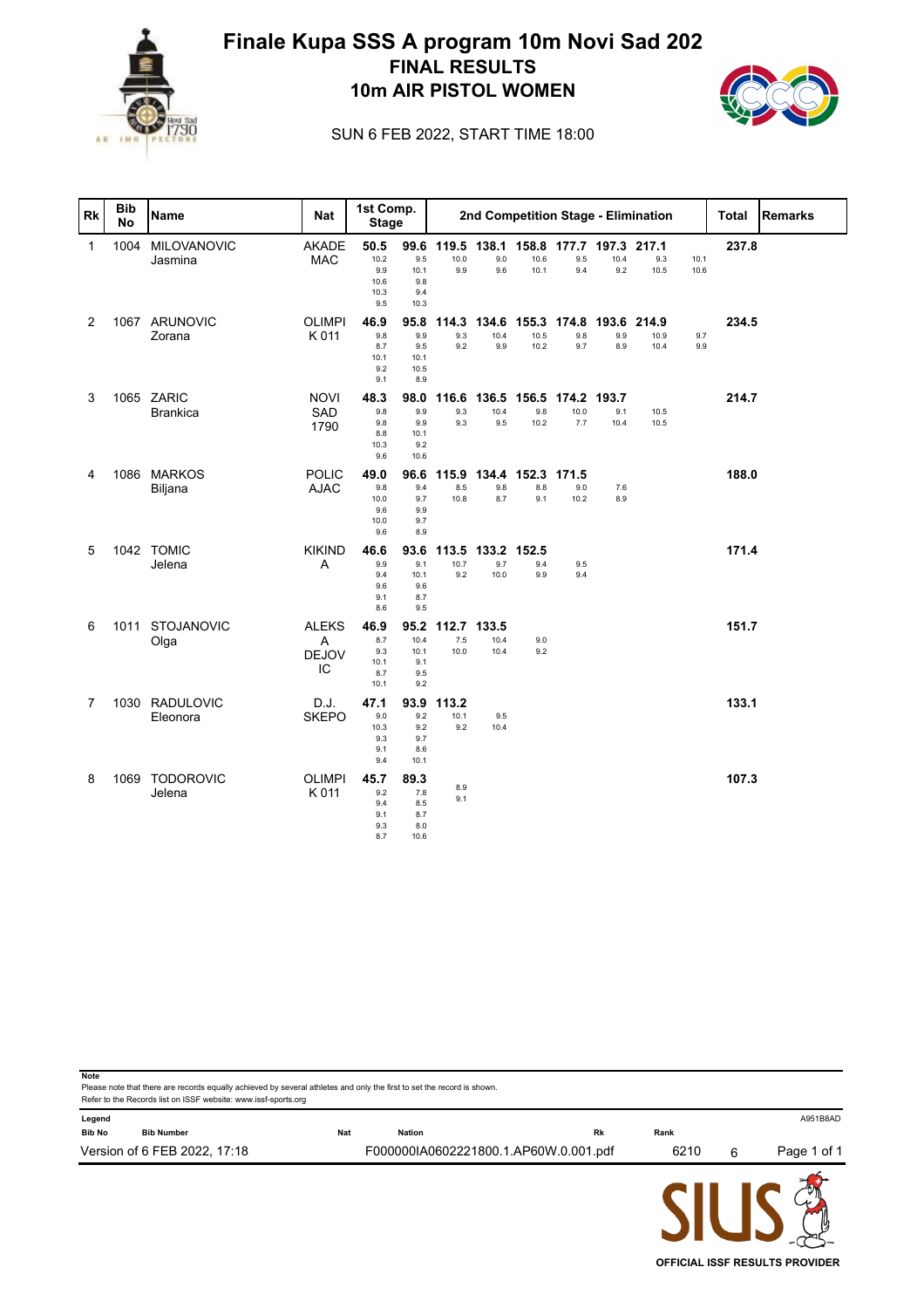

## **Finale Kupa SSS A program 10m Novi Sad 202 RESULTS 10m AIR PISTOL WOMEN Qualification**



SUN 6 FEB 2022, START TIME 11:05

|                | Rank Bib No Name |                         | <b>Team</b><br><b>Nation</b>    |                       | <b>Series</b> |    |    |    |    |    | <b>Total</b> | Re |
|----------------|------------------|-------------------------|---------------------------------|-----------------------|---------------|----|----|----|----|----|--------------|----|
|                |                  |                         |                                 |                       |               | 2  | 3  | 4  | 5  | 6  |              | m  |
| 1              | 1067             | <b>ARUNOVIC Zorana</b>  | <b>OLIMPIK</b><br>011           | Olimpik 011           | 94            | 96 | 95 | 92 | 96 | 92 | 565-19x QF   |    |
| 2              | 1065             | <b>ZARIC Brankica</b>   | 1790                            | NOVI SAD Novi Sad 179 | 96            | 94 | 92 | 94 | 93 | 96 | 565-14x QF   |    |
| 3              | 1069             | <b>TODOROVIC Jelena</b> | <b>OLIMPIK</b><br>011           | Olimpik 011           | 92            | 91 | 95 | 91 | 96 | 98 | 563-10x QF   |    |
| 4              | 1042             | <b>TOMIC Jelena</b>     | <b>KIKINDA</b>                  | Kikinda               | 90            | 92 | 97 | 89 | 96 | 96 | 560- 9x QF   |    |
| 5              | 1086             | <b>MARKOS Biljana</b>   | <b>POLICAJA</b><br>С            |                       | 90            | 92 | 95 | 94 | 90 | 98 | 559-11x QF   |    |
| 6              | 1030             | RADULOVIC Eleonora      | <u>D.J.</u><br><b>SKEPO</b>     | D.J. Skepo            | 90            | 93 | 94 | 91 | 92 | 99 | 559-10x QF   |    |
| $\overline{7}$ | 1004             | MILOVANOVIC Jasmina     | <b>AKADEMA</b><br>С             |                       | 95            | 95 | 91 | 94 | 90 | 90 | 555-13x QF   |    |
| 8              | 1011             | STOJANOVIC Olga         | <b>ALEKSA</b><br><b>DEJOVIC</b> | Aleksa Dejovi         | 91            | 91 | 92 | 89 | 88 | 90 | 541- 9x QF   |    |
| 9              | 1028             | <b>NOVOVIC Marta</b>    | <u>D.J.</u><br><b>SKEPO</b>     | D.J. Skepo            | 91            | 87 | 89 | 91 | 89 | 91 | 538-6x       |    |
| 10             | 1041             | <b>SARIC Neda</b>       | <b>KIKINDA</b>                  | Kikinda               | 92            | 91 | 94 | 85 | 94 | 10 | 466-2x       |    |

Summary

Number of athletes on this list: 10; Total number of athletes: 23; Total number of teams: 7

| Legend                   |                                                  |                      |                                       |            |                       |   | E9F3BD2C    |
|--------------------------|--------------------------------------------------|----------------------|---------------------------------------|------------|-----------------------|---|-------------|
| $\overline{\mathsf{QF}}$ | <b>Team Member</b><br><b>Qualified for Final</b> | <b>Bib No</b><br>Rem | <b>Bib Number</b><br>Remarks          | <b>DNF</b> | <b>Did Not Finish</b> |   |             |
|                          | Version of 6 FEB 2022, 13:59                     |                      | Q000000IA0602221105.1.AP60W.0.001.pdf |            | 6210                  | 6 | Page 1 of 1 |
|                          |                                                  |                      |                                       |            | <b>AIL IA</b>         |   |             |

**SIU OFFICIAL ISSF RESULTS PROVIDER**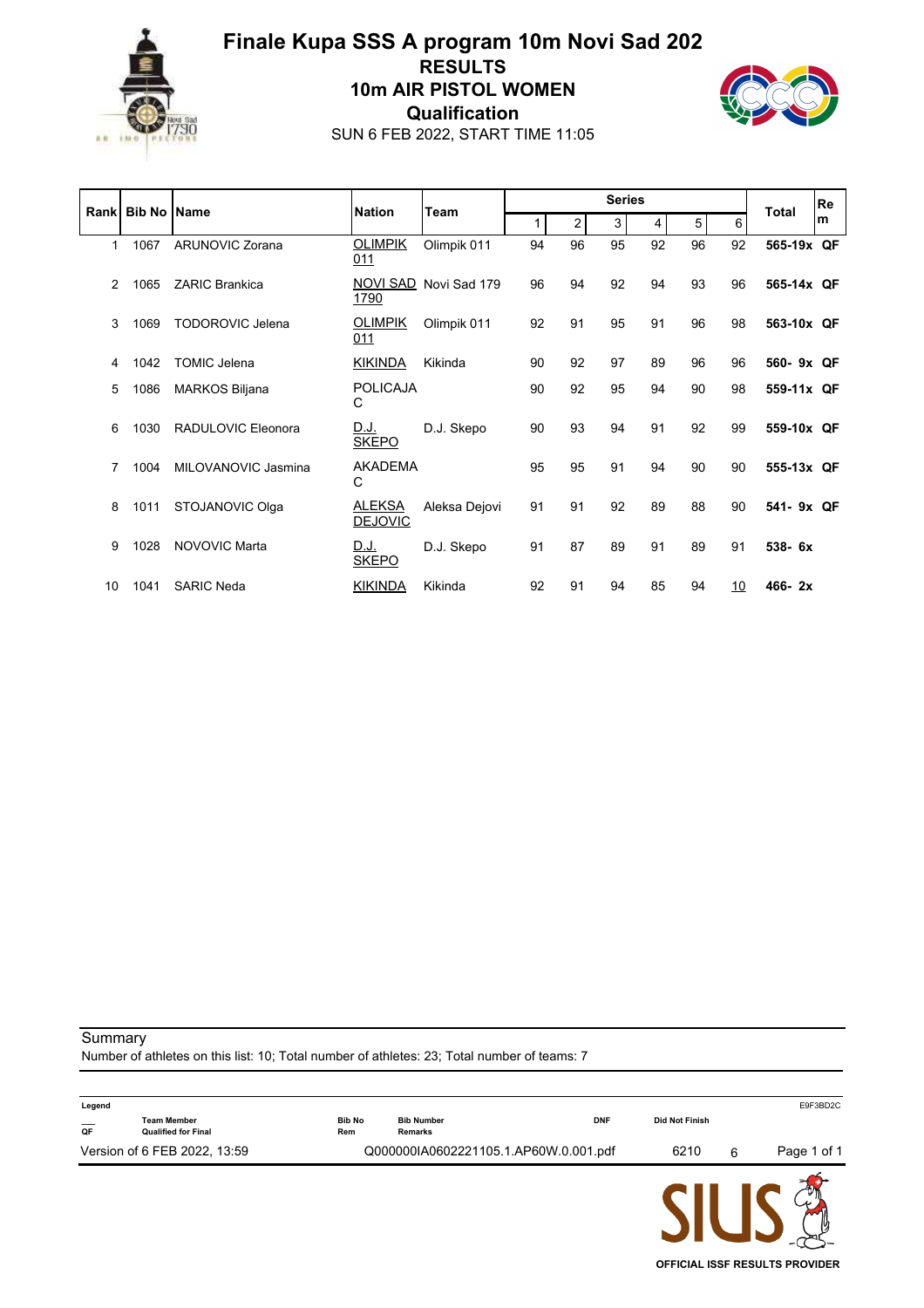

#### **Finale Kupa SSS A program 10m Novi Sad 202 RESULTS 10m AIR PISTOL WOMEN TEAM**



SUN 6 FEB 2022, START TIME 11:05

| Rank                    | <b>Bib No Name</b> |                          | <b>Shooter</b> |              |                | <b>Series</b> |                         |     |           | Total<br><b>Remarks</b> |
|-------------------------|--------------------|--------------------------|----------------|--------------|----------------|---------------|-------------------------|-----|-----------|-------------------------|
|                         |                    |                          | Group          | $\mathbf{1}$ | $\overline{2}$ | 3             | $\overline{\mathbf{4}}$ | 5   | 6         |                         |
| $\mathbf{1}$            |                    | D.J. Skepo               |                | 271          | 269            | 278           | 275                     | 273 | 278       | 1644-29x                |
|                         | 1030               | RADULOVIC Eleonora       | Regulars       | 90           | 93             | 94            | 91                      | 92  | 99        | 559-10x                 |
|                         | 1028               | NOVOVIC Marta            | Regulars       | 91           | 87             | 89            | 91                      | 89  | 91        | 538-6x                  |
|                         | 2001               | STEVANOVIC Andjela       | Ekipno         | 90           | 89             | 95            | 93                      | 92  | 88        | $547 - 13x$             |
| $\boldsymbol{2}$        |                    | <b>Aleksa Dejovic</b>    |                | 270          | 275            | 272           | 270                     | 274 | 277       | 1638-28x                |
|                         | 1007               | <b>BUKVIC Ana</b>        | Ekipno         | 91           | 94             | 90            | 90                      | 91  | 90        | 546-12x                 |
|                         | 1011               | STOJANOVIC Olga          | Regulars       | 91           | 91             | 92            | 89                      | 88  | 90        | 541-9x                  |
|                         | 1008               | CVIJOVIC Tijana          | Ekipno         | 88           | 90             | 90            | 91                      | 95  | 97        | 551- 7x                 |
| $\mathbf{3}$            |                    | Olimpik 011              |                | 274          | 275            | 264           | 265                     | 270 | 274       | 1622-32x                |
|                         | 1067               | <b>ARUNOVIC Zorana</b>   | Regulars       | 94           | 96             | 95            | 92                      | 96  | 92        | 565-19x                 |
|                         | 1069               | <b>TODOROVIC Jelena</b>  | Regulars       | 92           | 91             | 95            | 91                      | 96  | 98        | 563-10x                 |
|                         | 1068               | PLAVSIC Ana              | Ekipno         | 88           | 88             | 74            | 82                      | 78  | 84        | 494-3x                  |
| $\overline{\mathbf{4}}$ |                    | <b>Partizan</b>          |                | 273          | 263            | 268           | 265                     | 264 | 249       | 1582-19x                |
|                         | 1084               | <b>SAVATOVIC Tamara</b>  | Ekipno         | 95           | 92             | 86            | 93                      | 86  | 89        | 541- 7x                 |
|                         | 1081               | MARTINOVIC Nadja         | Ekipno         | 91           | 88             | 97            | 90                      | 92  | 88        | 546-8x                  |
|                         | 1082               | MISIC Jovana             | Ekipno         | 87           | 83             | 85            | 82                      | 86  | 72        | 495-4x                  |
| ${\bf 5}$               |                    | Novi Sad 1790            |                | 264          | 257            | 251           | 252                     | 264 | 266       | 1554-19x                |
|                         | 1065               | <b>ZARIC Brankica</b>    | Regulars       | 96           | 94             | 92            | 94                      | 93  | 96        | 565-14x                 |
|                         | 1060               | <b>MAGKOURAS Dimitra</b> | Ekipno         | 83           | 83             | 81            | 79                      | 88  | 86        | 500-3x                  |
|                         | 1056               | SINOBAD Jovana           | Ekipno         | 85           | 80             | 78            | 79                      | 83  | 84        | 489-2x                  |
| $\bf 6$                 |                    | <b>Kikinda</b>           |                | 270          | 267            | 275           | 259                     | 266 |           | 1530-14x                |
|                         | 1042               | <b>TOMIC Jelena</b>      | Regulars       | 90           | 92             | 97            | 89                      | 96  | 96        | 560-9x                  |
|                         | 1041               | <b>SARIC Neda</b>        | Regulars       | 92           | 91             | 94            | 85                      | 94  | <u>10</u> | 466- 2x DNF             |
|                         | 1038               | MARINKOVIC Nadja         | Ekipno         | 88           | 84             | 84            | 85                      | 76  | 87        | $504 - 3x$              |
| $\overline{7}$          |                    | Pancevo 1813             |                | 258          | 250            | 253           | 242                     | 262 | 250       | 1515-18x                |
|                         | 1073               | <b>MIJATOVIC Marina</b>  | Ekipno         | 83           | 85             | 92            | 89                      | 91  | 88        | 528-5x                  |
|                         | 1077               | <b>PUZIC Ema</b>         | Ekipno         | 81           | 78             | 72            | 68                      | 79  | 68        | 446-2x                  |
|                         | 1072               | KLJAJIC Teodora          | Ekipno         | 94           | 87             | 89            | 85                      | 92  | 94        | 541-11x                 |

**Summary** 

Number of athletes on this list: 21; Total number of athletes: 23; Total number of teams: 7

| Legend        |                              |            |                                       |            |                      |   | 6B782F2D    |
|---------------|------------------------------|------------|---------------------------------------|------------|----------------------|---|-------------|
| <b>Bib No</b> | <b>Bib Number</b>            | <b>DNF</b> | Did Not Finish                        | <b>DNS</b> | <b>Did Not Start</b> |   |             |
|               | Version of 6 FEB 2022, 14:00 |            | Q000000TA0602221105.1.AP60W.0.001.pdf |            | 6210                 | 6 | Page 1 of 1 |



Protest Date / Time: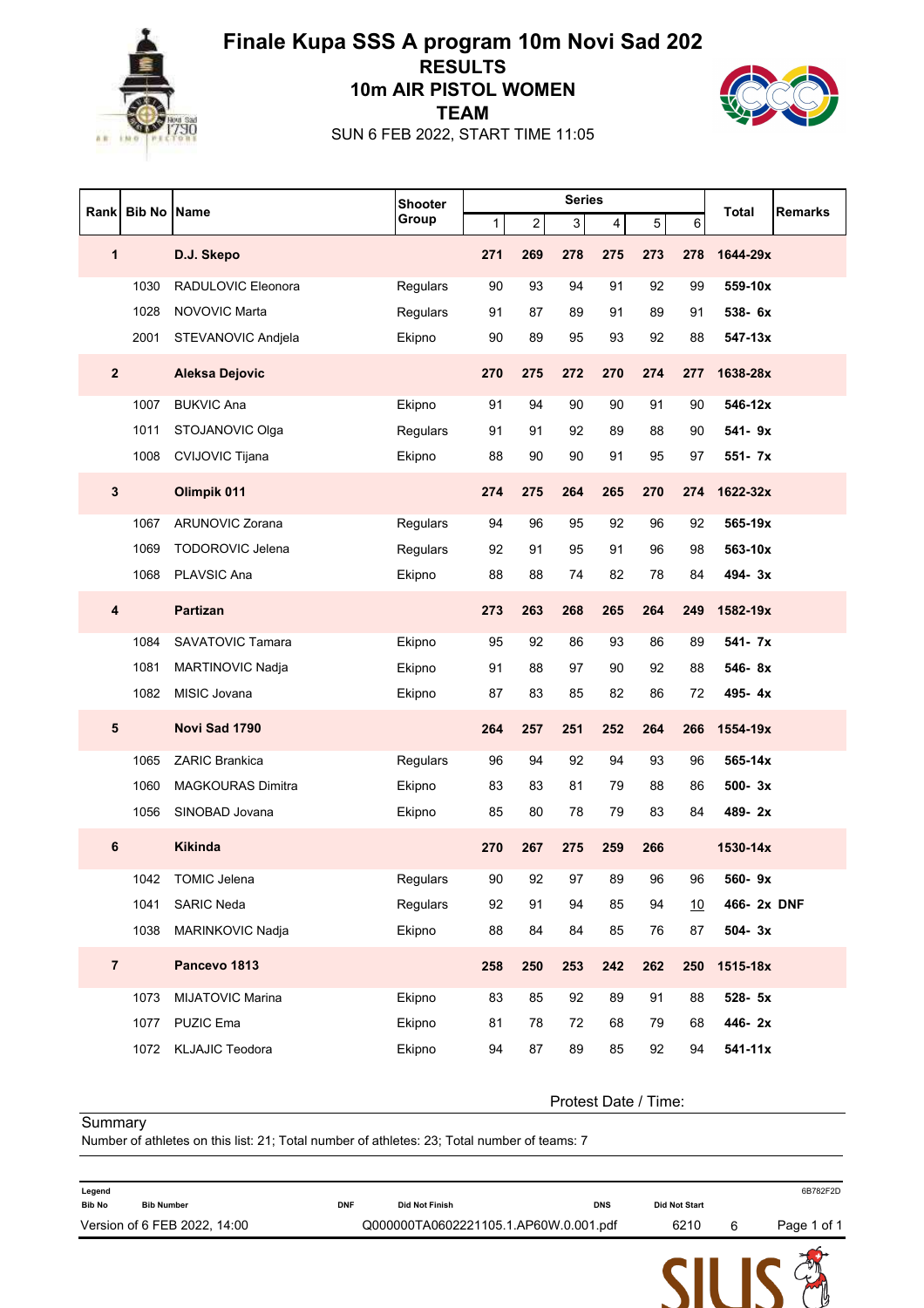

#### **Finale Kupa SSS A program 10m Novi Sad 202 FINAL RESULTS 10m AIR RIFLE MEN**



**OFFICIAL ISSF RESULTS PROVIDER**

SUN 6 FEB 2022, START TIME 16:00

| Rk             | <b>Bib</b><br>No | <b>Name</b>                  | <b>Nat</b>                        | 1st Comp.<br><b>Stage</b>                    |                                               |                                                                |                             |                       |                             |                      | 2nd Competition Stage - Elimination |              | Total | <b>Remarks</b> |
|----------------|------------------|------------------------------|-----------------------------------|----------------------------------------------|-----------------------------------------------|----------------------------------------------------------------|-----------------------------|-----------------------|-----------------------------|----------------------|-------------------------------------|--------------|-------|----------------|
| $\mathbf{1}$   | 1021             | <b>STEFANOVIC</b><br>Milutin | <b>CIKA</b><br><b>MATA</b>        | 10.4<br>10.4<br>10.3<br>10.4<br>10.9         | 10.6<br>10.6<br>10.5<br>9.6<br>10.6           | 52.4 104.3 124.9 146.3 167.5 188.1 208.8 230.2<br>10.2<br>10.4 | 10.9<br>10.5                | 10.7<br>10.5          | 10.1<br>10.5                | 10.5<br>10.2         | 10.8<br>10.6                        | 10.4<br>10.9 | 251.5 |                |
| 2              |                  | 1017 IVANOVIC<br>Marko       | <b>CIKA</b><br><b>MATA</b>        | 51.4<br>10.4<br>10.6<br>9.8<br>10.5<br>10.1  | 103.5<br>10.6<br>9.7<br>10.6<br>10.8<br>10.4  | 124.9<br>10.8<br>10.6                                          | 145.9<br>10.7<br>10.3       | 166.9<br>10.3<br>10.7 | 187.8<br>10.5<br>10.4       | 208.3<br>9.6<br>10.9 | 229.2<br>10.2<br>10.7               | 10.3<br>10.2 | 249.7 |                |
| 3              |                  | 1033 KOVACEVIC<br>Lazar      | <b>JAGOD</b><br><b>INA 92</b>     | 52.5<br>10.6<br>10.1<br>10.8<br>10.2<br>10.8 | 105.0<br>10.7<br>10.4<br>10.7<br>10.1<br>10.6 | 125.4<br>10.3<br>10.1                                          | 145.1<br>10.0<br>9.7        | 166.4<br>10.5<br>10.8 | 187.3 208.0<br>10.1<br>10.8 | 10.5<br>10.2         | 10.7<br>10.0                        |              | 228.7 |                |
| 4              |                  | 1018 JOVANOVIC<br>Stevan     | <b>CIKA</b><br><b>MATA</b>        | 50.6<br>10.4<br>10.4<br>9.3<br>9.9<br>10.6   | 101.9<br>10.4<br>10.6<br>9.9<br>10.1<br>10.3  | 122.6<br>10.4<br>10.3                                          | 143.5<br>10.6<br>10.3       | 163.6<br>9.9<br>10.2  | 184.6<br>10.7<br>10.3       | 10.7<br>10.0         |                                     |              | 205.3 |                |
| 5              |                  | 1057 JANJIC<br>Djordje       | <b>NOVI</b><br><b>SAD</b><br>1790 | 50.6<br>9.6<br>10.3<br>10.2<br>10.4<br>10.1  | 102.0<br>10.7<br>10.4<br>10.1<br>9.7<br>10.5  | 122.6<br>10.8<br>9.8                                           | 143.4 164.4<br>10.3<br>10.5 | 10.3<br>10.7          | 9.4<br>10.4                 |                      |                                     |              | 184.2 |                |
| 6              |                  | 1078 RAKONJAC<br>Aleksa      | <b>PANCE</b><br>VO<br>1813        | 50.2<br>9.1<br>10.0<br>10.3<br>10.6<br>10.2  | 102.2<br>10.2<br>10.5<br>10.3<br>10.7<br>10.3 | 122.6<br>10.4<br>10.0                                          | 142.9<br>10.2<br>10.1       | 10.1<br>10.2          |                             |                      |                                     |              | 163.2 |                |
| $\overline{7}$ |                  | 1055 ERDEI<br>Petar          | <b>NOVI</b><br><b>SAD</b><br>1790 | 51.1<br>10.2<br>10.3<br>10.7<br>9.4<br>10.5  | 102.3<br>10.4<br>9.9<br>10.3<br>10.4<br>10.2  | 122.1<br>10.3<br>9.5                                           | 9.9<br>10.0                 |                       |                             |                      |                                     |              | 142.0 |                |
| 8              |                  | 1076 PESIC<br>Dejan          | <b>PANCE</b><br>VO<br>1813        | 50.1<br>10.6<br>10.4<br>8.9<br>10.4<br>9.8   | 99.9<br>10.6<br>9.5<br>9.8<br>10.3<br>9.6     | 10.8<br>10.0                                                   |                             |                       |                             |                      |                                     |              | 120.7 |                |

|                         | Please note that there are records equally achieved by several athletes and only the first to set the record is shown.<br>Refer to the Records list on ISSF website: www.issf-sports.org |            |                                      |    |      |             |
|-------------------------|------------------------------------------------------------------------------------------------------------------------------------------------------------------------------------------|------------|--------------------------------------|----|------|-------------|
| Legend<br><b>Bib No</b> | <b>Bib Number</b>                                                                                                                                                                        | <b>Nat</b> | <b>Nation</b>                        | Rk | Rank | A6F1CB3F    |
|                         | Version of 6 FEB 2022, 16:22                                                                                                                                                             |            | F100000IA0602221600.1.AR60.0.001.pdf |    | 6210 | Page 1 of 1 |
|                         |                                                                                                                                                                                          |            |                                      |    |      |             |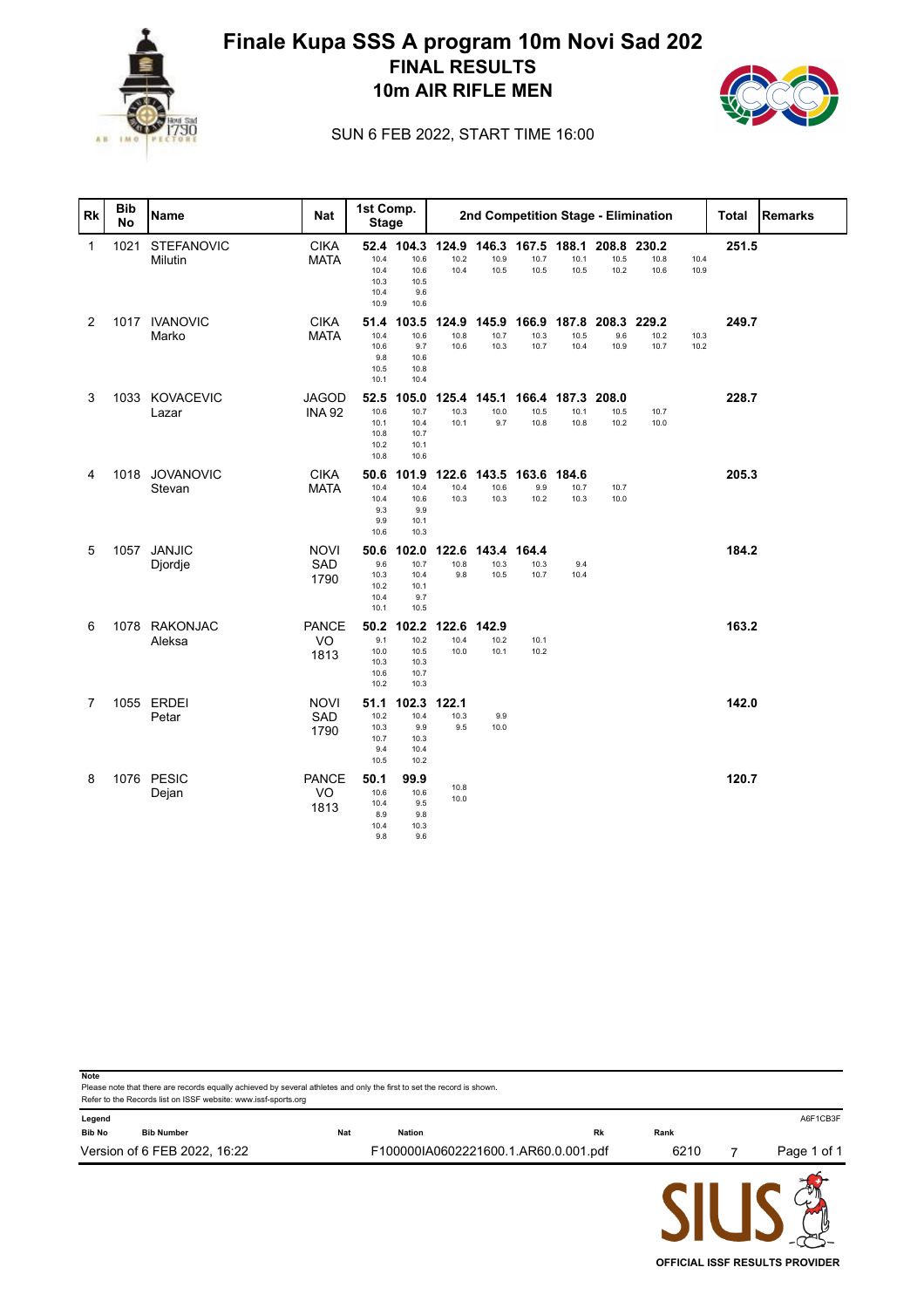

## **Finale Kupa SSS A program 10m Novi Sad 202 RESULTS 10m AIR RIFLE MEN Qualification**



SUN 6 FEB 2022, START TIME 11:05

|    | Rank Bib No Name |                           | <b>Nation</b>              | Team                                                     | <b>Series</b> |                                     |   | <b>Total</b> | Re |   |          |   |
|----|------------------|---------------------------|----------------------------|----------------------------------------------------------|---------------|-------------------------------------|---|--------------|----|---|----------|---|
|    |                  |                           |                            |                                                          |               | $\mathcal{P}$                       | 3 | 4            | 5  | 6 |          | m |
| 1  | 1033             | <b>KOVACEVIC Lazar</b>    | <b>JAGODIN</b><br>A 92     |                                                          |               | 104.7 105.2 106.3 103.8 105.2 104.8 |   |              |    |   | 630.0 QF |   |
| 2  | 1057             | <b>JANJIC Djordje</b>     | 1790                       | NOVI SAD Novi Sad 179                                    |               | 105.1 104.9 104.6 105.7 102.8 104.4 |   |              |    |   | 627.5 QF |   |
| 3  | 1055             | <b>ERDEI Petar</b>        | 1790                       | NOVI SAD Novi Sad 179                                    |               | 103.9 105.8 101.9 104.3 105.7 104.9 |   |              |    |   | 626.5 QF |   |
| 4  | 1017             | <b>IVANOVIC Marko</b>     | <b>CIKA</b><br><b>MATA</b> | Cika Mata                                                |               | 104.3 103.6 104.0 105.0 102.8 104.2 |   |              |    |   | 623.9 QF |   |
| 5  | 1018             | <b>JOVANOVIC Stevan</b>   | <b>CIKA</b><br><b>MATA</b> | Cika Mata                                                |               | 104.4 102.5 104.4 104.0 104.2 103.9 |   |              |    |   | 623.4 QF |   |
| 6  | 1076             | PESIC Dejan               | 1813                       | PANCEVO Pancevo 1813 103.1 104.3 103.9 106.1 102.5 103.4 |               |                                     |   |              |    |   | 623.3 QF |   |
| 7  | 1021             | <b>STEFANOVIC Milutin</b> | <b>CIKA</b><br><b>MATA</b> | Cika Mata                                                |               | 105.1 104.2 103.7 104.7 102.9 101.4 |   |              |    |   | 622.0 QF |   |
| 8  | 1078             | <b>RAKONJAC Aleksa</b>    | <u> 1813</u>               | PANCEVO Pancevo 1813 102.5 104.1 102.2 100.6 103.3 104.6 |               |                                     |   |              |    |   | 617.3 QF |   |
| 9  | 1019             | <b>JOVANOVIC Bogdan</b>   | <b>CIKA</b><br><b>MATA</b> | Cika Mata                                                |               | 102.9 101.8 103.5 103.6 101.7 102.4 |   |              |    |   | 615.9    |   |
| 10 | 1097             | ILIC Veljko               | <b>SMEDERE</b><br>VO       |                                                          |               | 104.8 101.5 101.3 101.6 101.0 100.6 |   |              |    |   | 610.8    |   |

#### Summary

Number of athletes on this list: 10; Total number of athletes: 12; Total number of teams: 3

| Legend<br>Rem | <b>Team Member</b><br>Remarks | <b>Bib No</b> | <b>Bib Number</b>                    | QF | <b>Qualified for Final</b> | DF4E7136    |
|---------------|-------------------------------|---------------|--------------------------------------|----|----------------------------|-------------|
|               | Version of 6 FEB 2022, 12:16  |               | Q100000IA0602221105.1.AR60.0.001.pdf |    | 6210                       | Page 1 of 1 |
|               |                               |               |                                      |    |                            |             |

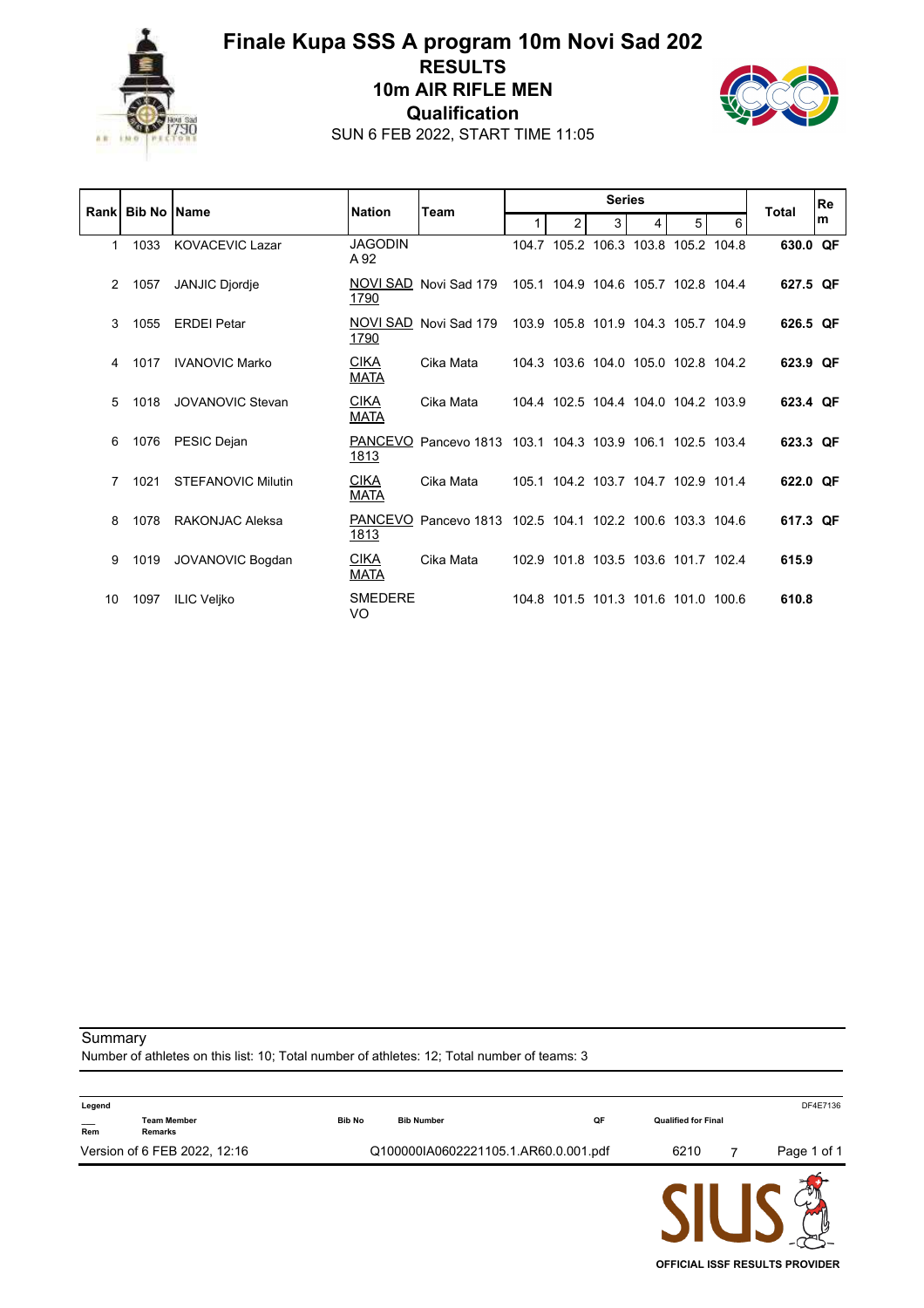

#### **Finale Kupa SSS A program 10m Novi Sad 202 RESULTS 10m AIR RIFLE MEN TEAM**



SUN 6 FEB 2022, START TIME 11:05

| Rankl          | <b>Bib No Name</b> |                           | <b>Shooter</b> |       |                                     | <b>Series</b>                 |       |                |             | Total  | <b>Rem</b> |
|----------------|--------------------|---------------------------|----------------|-------|-------------------------------------|-------------------------------|-------|----------------|-------------|--------|------------|
|                |                    |                           | Group          | 1     | $\overline{2}$                      | 3                             | 4     | 5 <sup>1</sup> | 6           |        |            |
| 1              |                    | Cika Mata                 |                |       | 313.8 310.3 312.1 313.7 309.9 309.5 |                               |       |                |             | 1869.3 |            |
|                | 1017               | <b>IVANOVIC Marko</b>     | Regulars       |       | 104.3 103.6 104.0 105.0 102.8 104.2 |                               |       |                |             | 623.9  |            |
|                | 1018               | JOVANOVIC Stevan          | Regulars       |       | 104.4 102.5 104.4 104.0 104.2 103.9 |                               |       |                |             | 623.4  |            |
|                | 1021               | <b>STEFANOVIC Milutin</b> | Regulars       | 105.1 | 104.2 103.7 104.7 102.9 101.4       |                               |       |                |             | 622.0  |            |
| $\overline{2}$ |                    | Novi Sad 1790             |                |       | 312.8 312.4 309.8 313.0 309.2 310.9 |                               |       |                |             | 1868.1 |            |
|                | 1057               | <b>JANJIC Djordje</b>     | Regulars       | 105.1 |                                     | 104.9 104.6 105.7 102.8 104.4 |       |                |             | 627.5  |            |
|                | 1055               | <b>ERDEI Petar</b>        | Regulars       |       | 103.9 105.8 101.9 104.3 105.7 104.9 |                               |       |                |             | 626.5  |            |
|                | 1062               | STOJADINOVIC Dusan        | Ekipno         |       | 103.8 101.7 103.3 103.0 100.7 101.6 |                               |       |                |             | 614.1  |            |
| 3              |                    | Pancevo 1813              |                |       | 306.4 310.2 309.2 307.9 308.2 310.2 |                               |       |                |             | 1852.1 |            |
|                | 1076               | PESIC Dejan               | Regulars       | 103.1 |                                     | 104.3 103.9                   | 106.1 |                | 102.5 103.4 | 623.3  |            |
|                | 1078               | RAKONJAC Aleksa           | Regulars       |       | 102.5 104.1 102.2 100.6 103.3 104.6 |                               |       |                |             | 617.3  |            |
|                | 1070               | <b>DAUTOVIC Gabriel</b>   | Ekipno         |       | 100.8 101.8 103.1 101.2 102.4 102.2 |                               |       |                |             | 611.5  |            |

Protest Date / Time:

**Summary** 

Number of athletes on this list: 9; Total number of athletes: 12; Total number of teams: 3

| Legend        |                              |            |                                      |     |         | 6C32DC83    |
|---------------|------------------------------|------------|--------------------------------------|-----|---------|-------------|
| <b>Bib No</b> | <b>Bib Number</b>            | <b>DNS</b> | <b>Did Not Start</b>                 | Rem | Remarks |             |
|               | Version of 6 FEB 2022, 12:18 |            | Q100000TA0602221105.1.AR60.0.001.pdf |     | 6210    | Page 1 of 1 |
|               |                              |            |                                      |     |         |             |

**OFFICIAL ISSF RESULTS PROVIDER**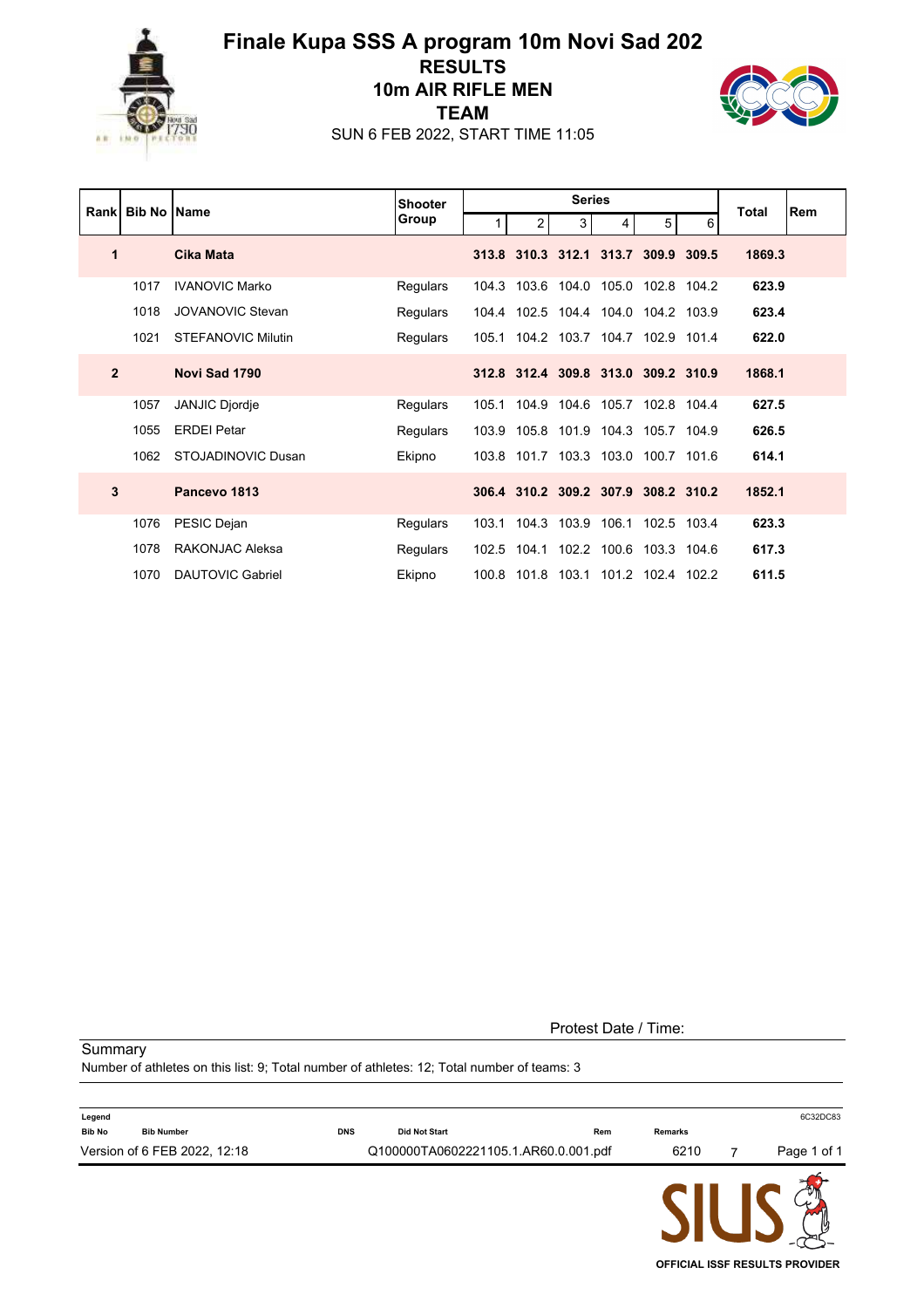

#### **Finale Kupa SSS A program 10m Novi Sad 202 FINAL RESULTS 10m AIR RIFLE WOMEN**



SUN 6 FEB 2022, START TIME 15:00

| <b>Rk</b> | <b>Bib</b><br>No | <b>Name</b>               | <b>Nat</b>                  | 1st Comp.<br><b>Stage</b>                    |                                                    |                       |                       |                                                     |                             |                       | 2nd Competition Stage - Elimination |              | Total    | <b>Remarks</b> |
|-----------|------------------|---------------------------|-----------------------------|----------------------------------------------|----------------------------------------------------|-----------------------|-----------------------|-----------------------------------------------------|-----------------------------|-----------------------|-------------------------------------|--------------|----------|----------------|
| 1         |                  | 1022 VUKOJEVIC<br>Teodora | <b>CIKA</b><br><b>MATA</b>  | 10.7<br>10.8<br>10.6<br>10.2<br>10.8         | 53.1 106.0<br>10.6<br>10.4<br>10.7<br>10.6<br>10.6 | 10.6<br>10.6          | 10.4<br>10.7          | 127.2 148.3 169.4 190.4 211.5 232.3<br>10.7<br>10.4 | 10.7<br>10.3                | 10.7<br>10.4          | 10.5<br>10.3                        | 10.6<br>10.2 | 253.1    |                |
| 2         |                  | 1083 POPOVIC<br>Anja      | <b>PARTI</b><br>ZAN         | 52.5<br>10.2<br>10.9<br>10.6<br>10.5<br>10.3 | 104.4<br>10.5<br>10.5<br>10.4<br>10.5<br>10.0      | 125.2<br>10.4<br>10.4 | 146.5<br>10.8<br>10.5 | 166.7<br>10.0<br>10.2                               | 187.9<br>10.4<br>10.8       | 208.7<br>10.0<br>10.8 | 229.6<br>10.5<br>10.4               | 10.1<br>9.7  | 249.4    |                |
| 3         |                  | 1079 ARSOVIC<br>Andrea    | <b>PARTI</b><br>ZAN         | 51.3<br>9.5<br>10.6<br>10.7<br>10.4<br>10.1  | 103.5<br>10.3<br>10.7<br>10.2<br>10.2<br>10.8      | 124.3<br>10.7<br>10.1 | 145.6<br>10.6<br>10.7 | 166.7<br>10.5<br>10.6                               | 187.5 208.3<br>10.4<br>10.4 | 10.3<br>10.5          | 10.4<br>10.8                        |              | 229.5    |                |
| 4         |                  | 1036 MALIC<br>Marija      | <b>JEDIN</b><br><b>STVO</b> | 51.1<br>10.7<br>10.2<br>10.5<br>9.5<br>10.2  | 104.5<br>10.9<br>10.5<br>10.7<br>10.7<br>10.6      | 125.0<br>10.5<br>10.0 | 145.5<br>10.3<br>10.2 | 165.8<br>9.9<br>10.4                                | 186.3<br>10.5<br>10.0       | 10.0<br>10.8          |                                     |              | 207.1    |                |
| 5         |                  | 1050 KNEZEVIC<br>Anja     | <b>NBGD</b><br><b>USCE</b>  | 51.7<br>10.1<br>10.4<br>10.2<br>10.3<br>10.7 | 103.0<br>10.7<br>10.0<br>10.4<br>10.4<br>9.8       | 123.0<br>10.3<br>9.7  | 144.1<br>10.8<br>10.3 | 165.2<br>10.5<br>10.6                               | 10.4<br>10.1                |                       |                                     |              | 185.7    |                |
| 6         |                  | 1029 PONJAVIC<br>Emilija  | D.J.<br><b>SKEPO</b>        | 51.6<br>10.6<br>10.1<br>10.1<br>10.6<br>10.2 | 104.0<br>9.9<br>10.7<br>10.4<br>10.9<br>10.5       | 123.7<br>9.8<br>9.9   | 144.1<br>9.6<br>10.8  | 10.3<br>10.8                                        |                             |                       |                                     |              | 165.2 SO |                |
| 7         |                  | 1035 HAVRAN<br>Aleksandra | <b>JEDIN</b><br><b>STVO</b> | 51.2<br>10.4<br>10.4<br>10.1<br>9.5<br>10.8  | 103.1<br>10.2<br>10.4<br>9.9<br>10.8<br>10.6       | 123.8<br>10.4<br>10.3 | 10.0<br>10.1          |                                                     |                             |                       |                                     |              | 143.9    |                |
| 8         |                  | 1091 MARIC<br>Ivana       | <b>RESNI</b><br>K           | 50.6<br>10.1<br>10.1<br>9.6<br>10.3<br>10.5  | 102.5<br>10.4<br>10.7<br>10.1<br>10.5<br>10.2      | 9.8<br>10.2           |                       |                                                     |                             |                       |                                     |              | 122.5    |                |

Please note that there are records equally achieved by several athletes and only the first to set the record is shown. **Note** Refer to the Records list on ISSF website: www.issf-sports.org

| Legend                     |                                                              |     |                                       |    |      |   | 4A3971CF    |
|----------------------------|--------------------------------------------------------------|-----|---------------------------------------|----|------|---|-------------|
| <b>Bib No</b><br><b>SO</b> | <b>Bib Number</b><br>Athlete eliminated by Shoot-off for tie | Nat | <b>Nation</b>                         | Rk | Rank |   |             |
|                            | Version of 6 FEB 2022, 15:16                                 |     | F000000IA0602221500.1.AR60W.0.001.pdf |    | 6210 | 5 | Page 1 of 1 |
|                            |                                                              |     |                                       |    |      |   |             |

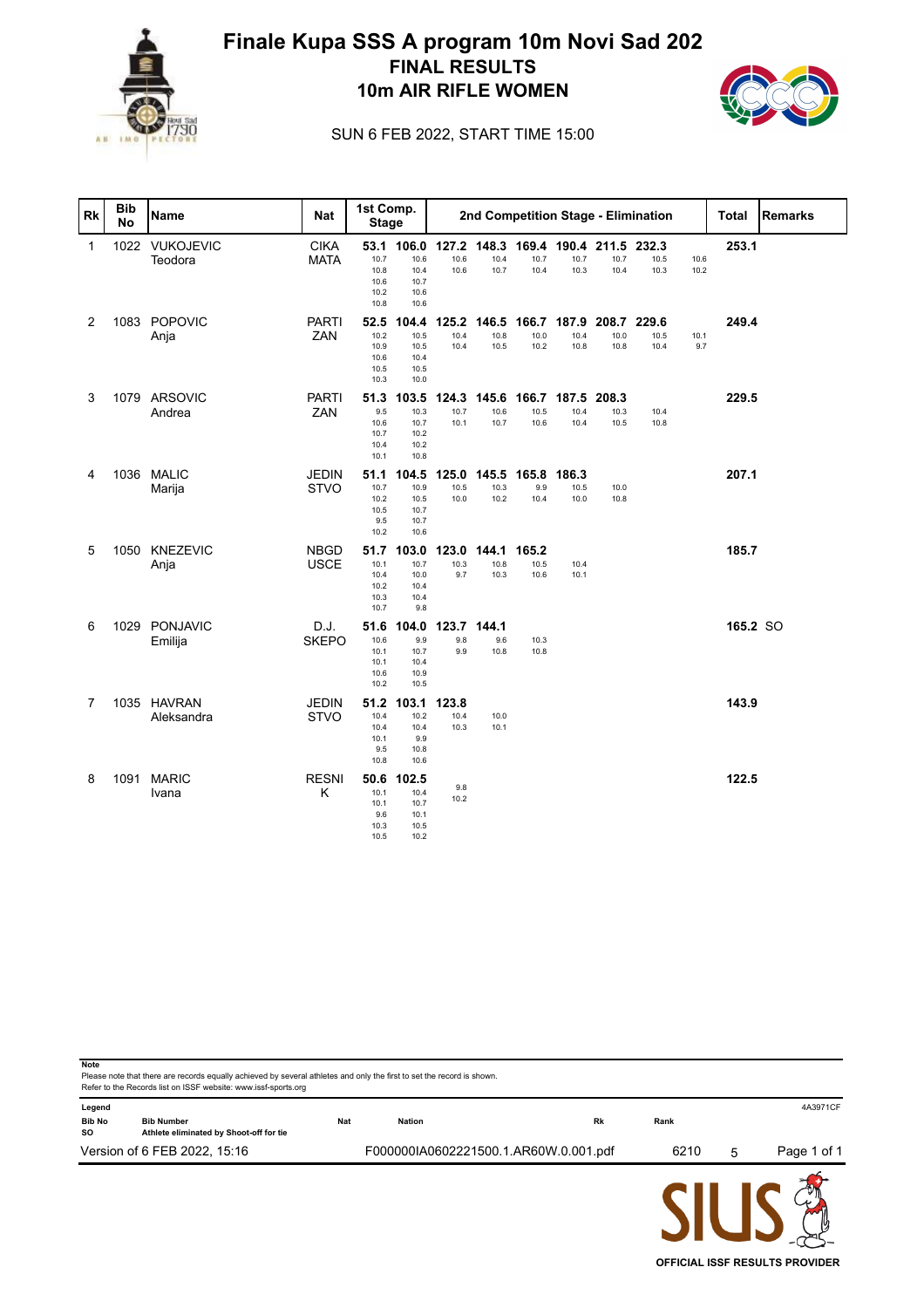

#### **Finale Kupa SSS A program 10m Novi Sad 202 RESULTS 10m AIR RIFLE WOMEN Qualification** SUN 6 FEB 2022, START TIME 09:15



| Rankl         | <b>Bib No IName</b> |                          | <b>Nation</b>                  |               | <b>Series</b> |                                     |   |   |                               | <b>Total</b> | Re       |   |
|---------------|---------------------|--------------------------|--------------------------------|---------------|---------------|-------------------------------------|---|---|-------------------------------|--------------|----------|---|
|               |                     |                          |                                | Team          |               | 2                                   | 3 | 4 | 5                             | 6            |          | m |
| 1             | 1022                | <b>VUKOJEVIC Teodora</b> | <b>CIKA</b><br><b>MATA</b>     |               | 106.1         |                                     |   |   | 104.8 104.1 104.5 104.8 104.9 |              | 629.2 QF |   |
| $\mathcal{P}$ | 1079                | <b>ARSOVIC Andrea</b>    | PARTIZAN Partizan              |               |               | 105.5 104.9 104.6 104.1 104.6 104.7 |   |   |                               |              | 628.4 QF |   |
| 3             | 1035                | <b>HAVRAN Aleksandra</b> | JEDINSTV Jedinstvo<br>$\Omega$ |               |               | 104.1 104.0 105.7 104.8 104.1 103.1 |   |   |                               |              | 625.8 QF |   |
| 4             | 1091                | <b>MARIC</b> Ivana       | <b>RESNIK</b>                  |               |               | 102.7 103.1 104.1 104.4 105.4 105.1 |   |   |                               |              | 624.8 QF |   |
| 5             | 1083                | POPOVIC Anja             | PARTIZAN Partizan              |               |               | 104.8 103.6 103.9 103.4 104.2 104.8 |   |   |                               |              | 624.7 QF |   |
| 6             | 1036                | <b>MALIC Marija</b>      | JEDINSTV Jedinstvo<br>$\Omega$ |               |               | 104.1 104.3 103.1 105.5 103.0 104.5 |   |   |                               |              | 624.5 QF |   |
| 7             | 1050                | <b>KNEZEVIC Anja</b>     | <b>NBGD</b><br><b>USCE</b>     |               |               | 103.2 104.7 102.6 104.1 103.9 105.5 |   |   |                               |              | 624.0 QF |   |
| 8             | 1029                | PONJAVIC Emilija         | <u>D.J.</u><br><b>SKEPO</b>    | D.J. Skepo    |               | 103.3 105.5 104.5 103.6 102.3 103.4 |   |   |                               |              | 622.6 QF |   |
| 9             | 1025                | STOJANOVIC Krstina       | <b>CRVENA</b><br>ZVEZDA        | Crvena Zvezda |               | 102.6 102.7 102.6 102.7 102.5 104.0 |   |   |                               |              | 617.1    |   |
| 10            | 1048                | <b>DZONIC Lana</b>       | <b>MLADOST</b>                 |               |               | 101.4 100.8 102.9 100.9 103.0 103.6 |   |   |                               |              | 612.6    |   |

**Summary** 

Number of athletes on this list: 10; Total number of athletes: 25; Total number of teams: 7

| Legend<br>Rem | <b>Team Member</b><br>Remarks | <b>Bib No</b> | <b>Bib Number</b>                     | QF | <b>Qualified for Final</b> |   | 65669D3D    |
|---------------|-------------------------------|---------------|---------------------------------------|----|----------------------------|---|-------------|
|               | Version of 6 FEB 2022, 14:16  |               | Q000000IA0602220915.1.AR60W.0.002.pdf |    | 6210                       | 5 | Page 1 of 1 |
|               |                               |               |                                       |    | $\bigcap$ if i $\bigcap$   |   |             |